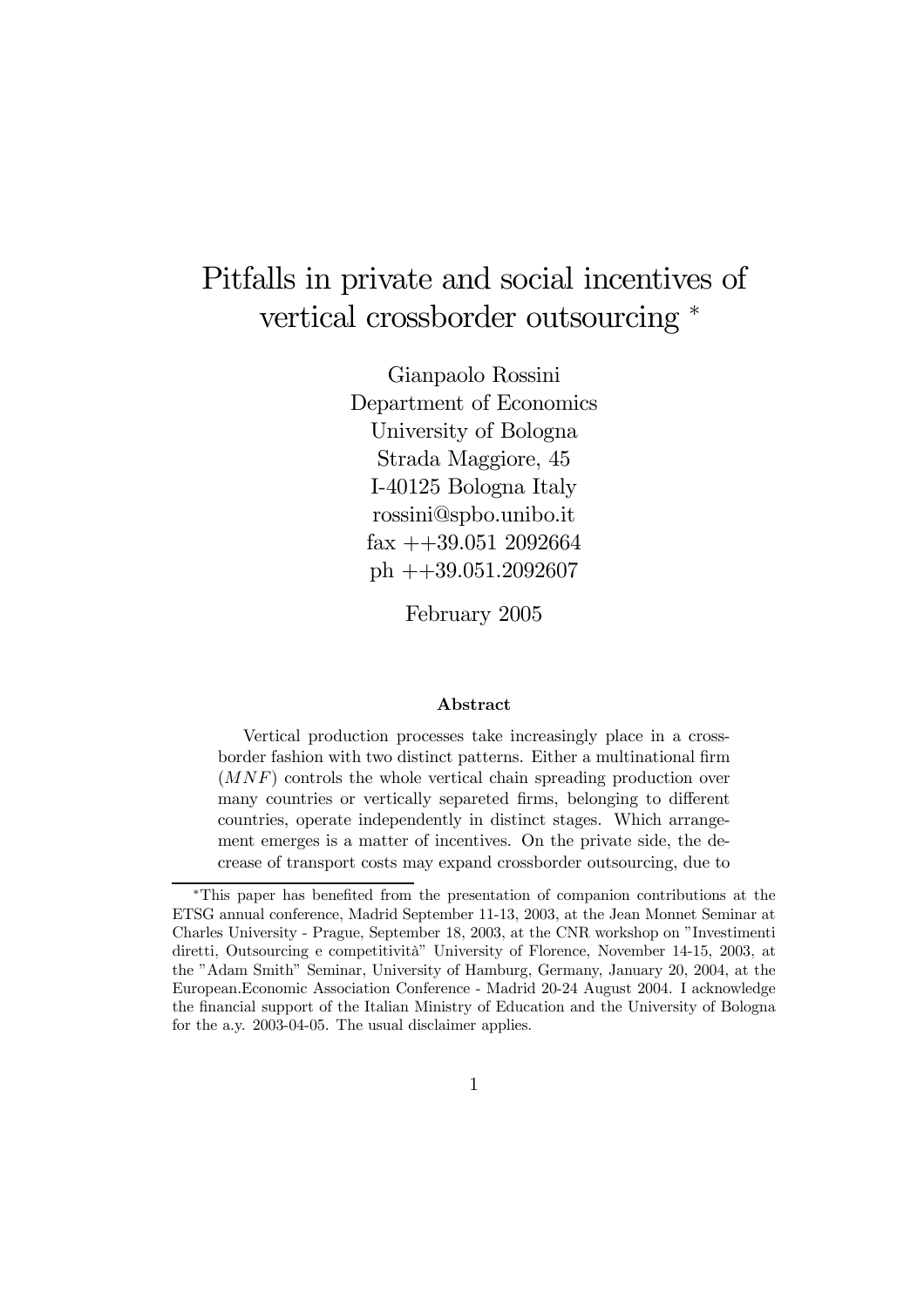the incentives to disintegrate that emerge alternatively for the Upstream and the Downstream sections of production. Even though there remains a social superiority of vertical integration  $(VI)$  this becomes questionable since the benefits are spread over more than one country, and some country may rather like a vertically disintegrated  $(VD)$  arrangement, which is often more trade oriented. Finally, we consider an international duopoly with a vertical restraint, coming either from a competition or a trade policy. Additional private incentives to go  $VD$ , due to some fresh drawbacks of  $VI$ , arise and countries may show distinct patterns of  $VI$  according to their relative size.

JEL Classification: F12, L13, O31, R40.

Keywords: Vertical Integration, Outsourcing, Trade, R&D, Differentiation.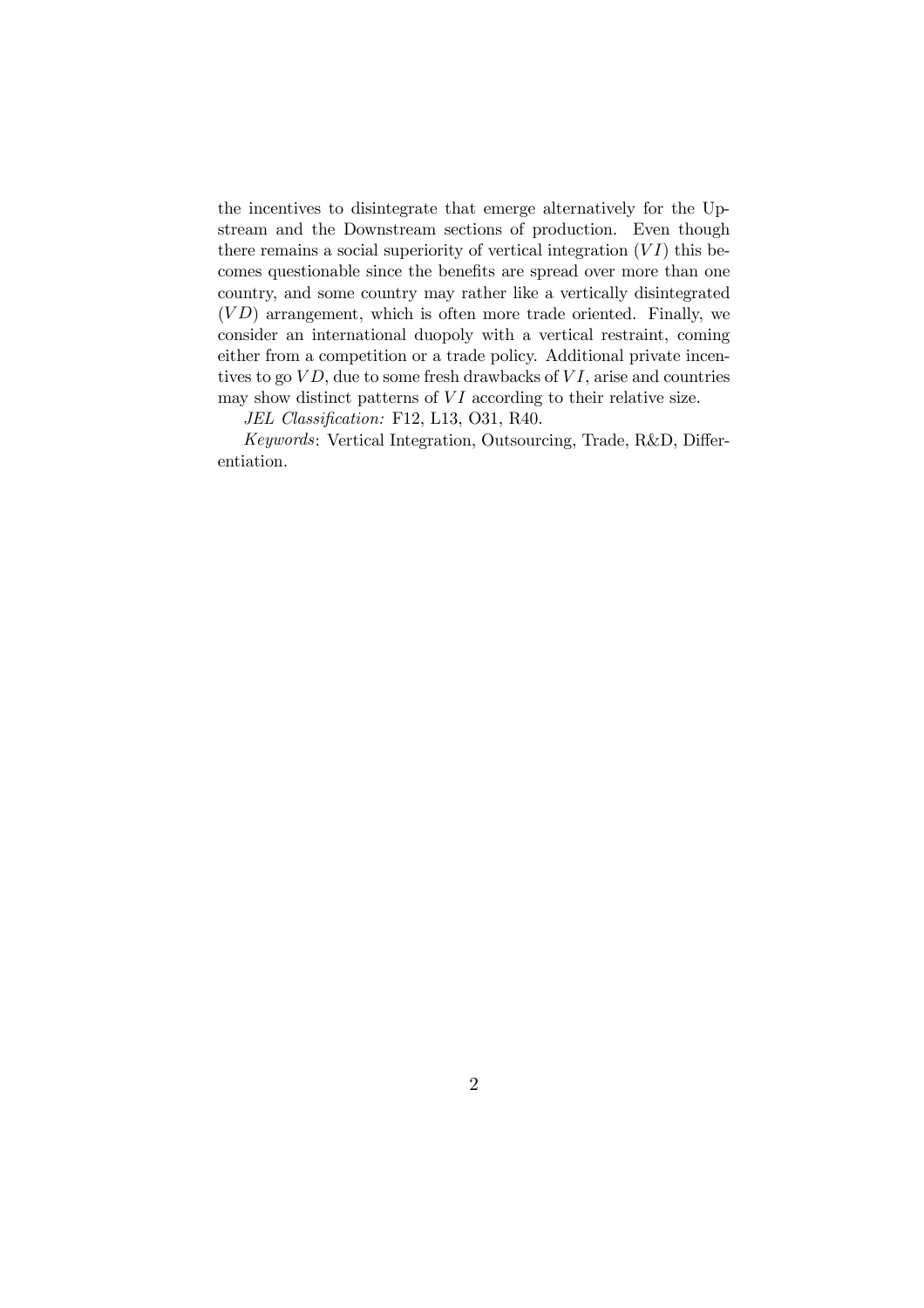### Pitfalls in private and social incentives of vertical crossborder outsourcing

# 1 Introduction

The ongoing wave of international "outsourcing" raises macro - such as employment in rich countries - and micro worries. Among the latter ones, some concern the private incentives of outsourcing as technological, market and R&D conditions change.

Most production processes are technically and organizationally decomposable into more than one vertical independent stage. Each firm at its birth, or along its operative life, has to choose how many portions of the vertical production process to control, or alternatively, "outsourcing" to other enterprises at home or abroad. This decision determines the degree of vertical integration  $(VI)$  of a firm.

During the last decade outsourcing or vertical disintegration  $(VD)$  has become quite a common practice among enterprises of both industrialized and emerging countries<sup>1</sup> even though outsourcing has a long tradition. For instance, the dawn of United Provinces (Nederland) industrial revolution in the XVII century was based on dyeing and finishing wool fabric imported from English small artisan factories (Wallerstein, 1980). The decision as to how much  $VI$  to adopt is fairly complex and is affected by technical, institutional, governance and market issues.

The ongoing wave of outsourcing is adding fresh interrogatives as to the pros and cons of  $VI$  vis à vis  $VD$ . Mainstream interpretation emphasizes the cost advantage of countries where outsourced production occurs, but this interpretation does not appear exhaustive.

Theoretically speaking, once we assume away perfect competition, vertical market relationships suffer from a *first* negative externality (Spengler, 1951). Each time the downstream  $(D)$  firm increases its price, the profit of the upstream  $(U)$  enterprise goes down. The externality, dubbed *dou*ble marginalization, vanishes when firms opt for the "make" rather than the "buy" action, i.e. when they integrate vertically and transfer the intermediate product internally at marginal cost. In this circumstance, an imperfect market vertical relationship is taken over by a clone of perfect competition,

<sup>&</sup>lt;sup>1</sup>See for a recent inquiry "Surveys on Outsourcing. A world of work", The Economist, Nov.11, 2004.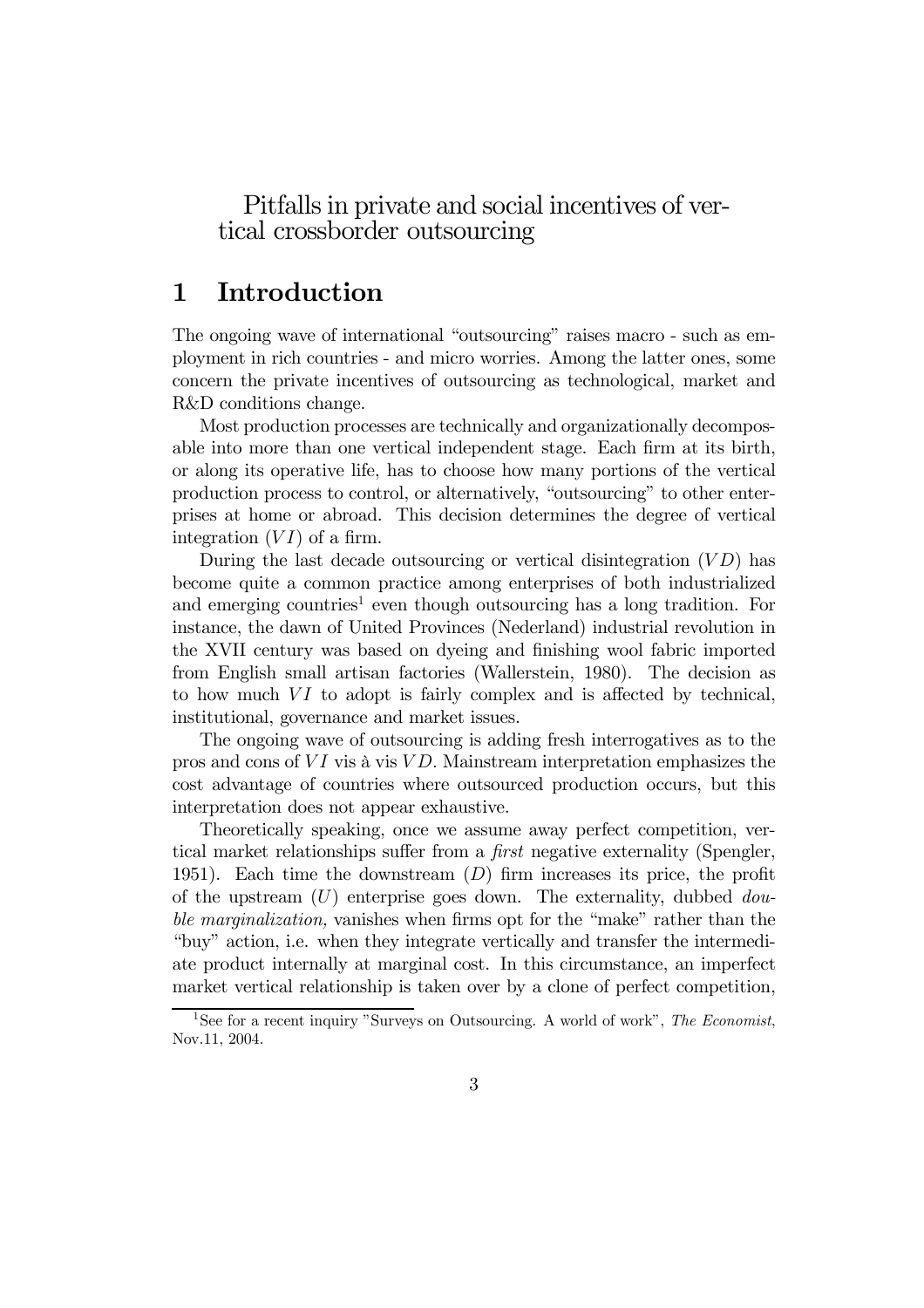making  $VI$  privately and socially superior due to higher profits and lower prices (Williamson, 1971; Perry, 1989).

Recently, a second vertical externality has been investigated. This emerges whenever a firm producing a final good increases or decreases the number of vertical stages of production it controls. If an enterprise keeps only the final  $D$  stage, while abandoning the  $U$  stage, the market for the intermediate good becomes more competitive, shaving the incentive for other  $VI$  firms to maintain their own  $U$  section. Broadly speaking, a kind of bandwagon effect emerges in closed and open economies, making for corner equilibria, where either  $VD$  or  $VI$  prevails in the same industry, or, more precisely, where the degree of  $VI$  is uniform within an industry. (McLaren, 1999, 2000; Grossman and Helpman, 2002; Markusen, 2002; Chen, Ishikawa and Yu, 2003; Rey and Tirole, 2004; Antras and Helpman,  $2004$ <sup>2</sup>. This conclusion raises a few perplexities at theoretical and empirical tiers (Buehler and Schmutzler, 2003, 2005; Lambertini and Rossini, 2003; Slade, 1998, a; Slade, 1998, b) since in most sectors we observe firms with heterogeneous degrees of  $VI^3$ .

Latest contributions (Antràs and Helpman, 2004) amend the effects of the above externality by introducing productivity differentials across and within countries along the vertical chain of production.

To sum up: if we stick to the first externality, it is awkward to explain observed outsourcing, except on the basis of large cost differentials, while the second should lead to vertically homogeneous industries.

Are there ways to weaken these conclusions to make theory and reality come closer?

The reply is a partial "yes".

First of all, when a firm splits into two vertically independent companies the incentives to do it are not uniform along the vertical chain. There are cases in which the U section may loose more than the D section, or viceversa. In other circumstances one section reaps more than  $1/2$  of the profits of the previously  $VI$  firm. If we introduce R&D, private and public desirability of  $VI$  may change, according to whether there are spillovers in the production of knowledge and depending on how these spillovers are channelled through markets vis à vis within  $VI$  firms<sup>4</sup>. Also product differentiation, by shielding

<sup>&</sup>lt;sup>2</sup>Broad compendiums of theoretical and empirical issues in  $VD$  or, more simply, outsourcing can be found in the reading of Arndt and Kierzkowski (2001) and in the monograph of Jones (2000).

 $3$ See Ricciardi and Rossini (2004) and Stephan (2004).

<sup>&</sup>lt;sup>4</sup>Literature on vertical R&D begins with contributions of Teece (1976), Armour and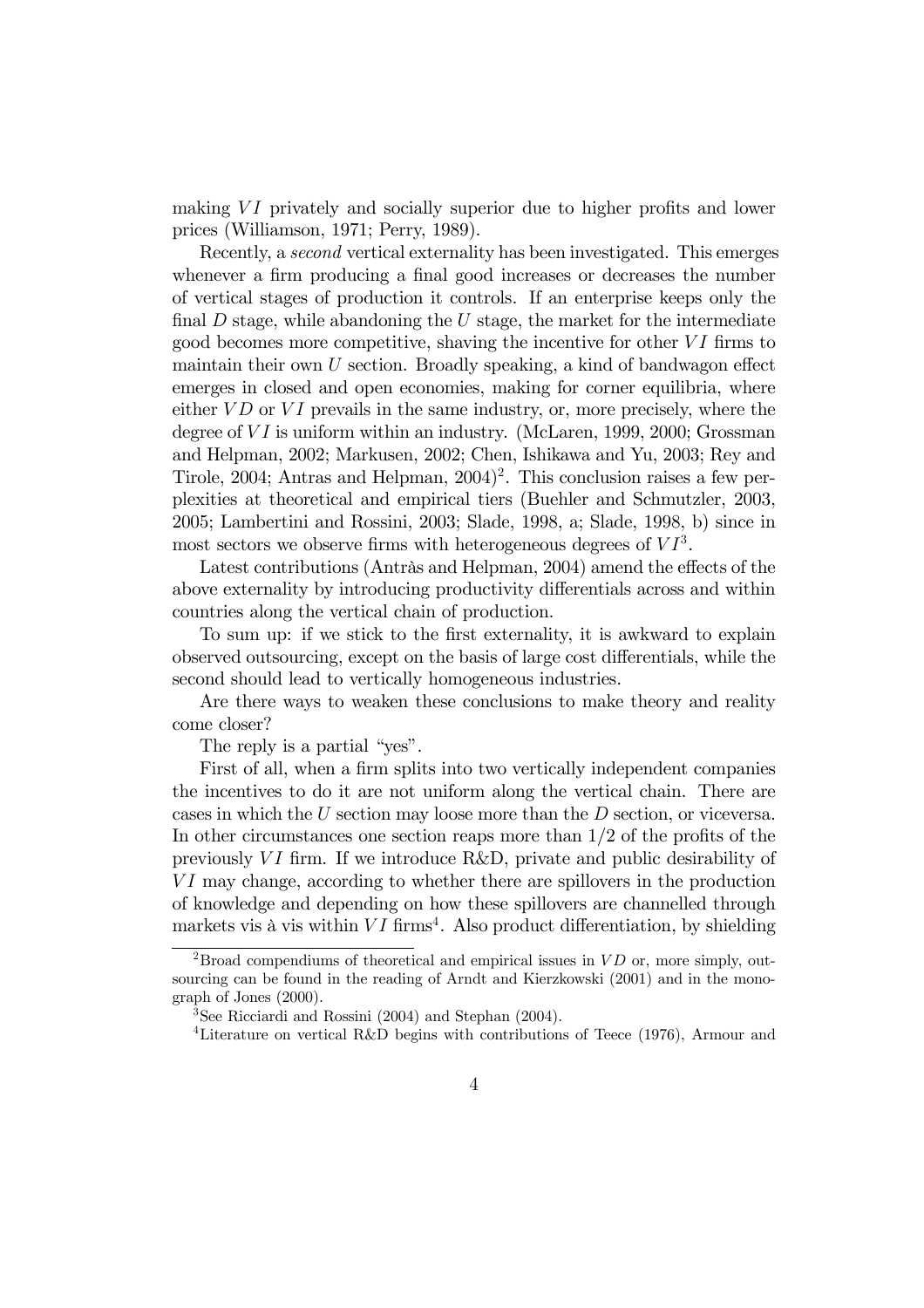firms from competition, may change the incentives to  $VI$ , provided differentiation is extended to inputs (Pepall and Norman, 2001; Rey and Tirole, 2004).

Finally, the profitability of  $VI$  may be reduced if there is a cutoff of market opportunities for the  $U$  section not allowed to sell to other firms but its D section, since, that way, the U section does not receive any market stimulus (Lee Heavner, 2004).

Worldwide outsourcing has prompted a variety of vertical organization modes. Two arrangements loom largest:  $a$ ) a vertically integrated multinational firm  $(MNF)$  scattering production crossborder; b) a domestic enterprise buying inputs from foreign producers.

Within these two organizational schemes we wish to explain why many firms, rather than staying  $VI$ , undertake crossborder  $VD$ , regardless of the first negative externality and international transport and communication  $(TC)$  costs. Some of our arguments will go through the distributional effects occurring when a firm splits into two independent enterprises producing in distinct sections of the vertical chain, as a different aggregate profit and a fresh vertical distribution of it follows. The same issue has already been investigated in the case of institutionally heterogeneous firms along the vertical chain (Rossini, 2003) since, in those cases, not just the vertical distribution, but also the  $VI$  social superiority becomes questionable.

Here, two scenarios are investigated:  $i)$  a monopoly where part of the production process is outsourced abroad and  $ii$ ) a Cournot duopoly where trade or competition policies introduce a vertical restraint..

We shall see that private incentives to go  $VD$  (or  $VI$ ) are not symmetric along the vertical chain and may raise questions as to the feasibility of  $VD$  $(VI)$  from the point of view of the support within the formerly integrated (disintegrated) firm - the internal "political economy" of a  $VI$   $(VD)$  firm. Trade opening makes these questions even more intriguing since the private incentives to go  $VD$  (or  $VI$ ) may be affected.

The paper is organized as follows: In next section we compare an international monopoly alternatively with  $VI$  and with  $VD$ , first in a simple setting and, then, with process R&D. In the third part we investigate an international duopoly where firms are obliged to buy part of their inputs in the country of destination of their exports. Epilogue is in the last section.

Teece (1980) and goes on, recently, with Atallah (2002), Banerjee and Lin (2001), Brocas (2003), Harabi (1998, 2002), Nemoto and Goto (2004), Rossini and Lambertini (2003).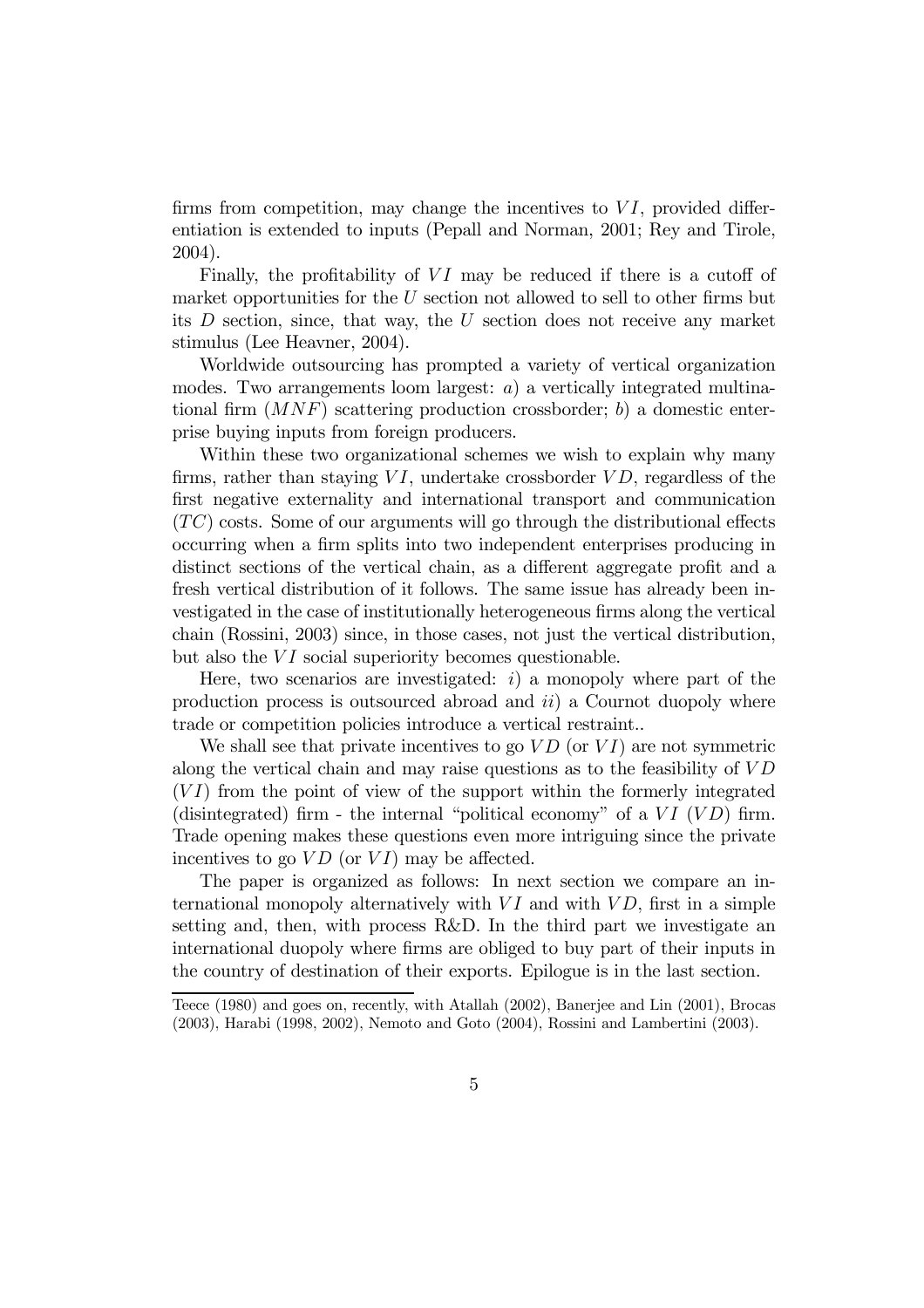# 2 The simple crossborder monopoly

### 2.1 The disintegrated case (crossborder outsourcing)

Consider an industry where production requires a U stage, where an input is manufactured, and a  $D$  stage, where a final homogeneous good is assembled using the intermediate good produced in U. Two monopolies, based in two countries, Home  $(h)$  and Foreign  $(f)$ , produce respectively the input  $(U)$ stage) and the final good ( $D$  stage). Their location is the result of an exogenous comparative advantage embedded in the international vertical chain of production. Trade is necessary, otherwise, production, split between h and f, could not be delivered. The final good, assembled only in  $h$ , is simultaneously sold in h and exported to f, while bearing a  $TC$  cost of the traditional iceberg type (Samuelson, 1954; Lambertini and Rossini, 2005), whereby only a fraction  $t \in (0, 1]$  of the good reaches the final buyer abroad. The intermediate good, produced only in f, is wholly exported to h, and the  $TC$  cost is born by its buyer.

Linear demand functions for the final good in the two countries are:

$$
p_h = 1 - x_{hh} \tag{1}
$$

and

$$
p_f = b - t \; x_h,\tag{2}
$$

where  $x_{hh}$  and  $x_h$  are the quantities of the final good sold in h and f respectively, while  $b \in (0,\infty)$  stands for relative market size of country f. Consumers in f get only  $t x_h$  of the final good, due to TC costs.

Assembly of the final good in h requires an input, whose  $fob$  (free on board) price is g. The D firm bears a  $TC$  cost  $1-t$  to get the input shipped to its own facilities in h. Marginal cost of production is  $c$  in U, while in D is - for the sake of simplicity - the price of the input. Then, total cost of production in  $D$  is:

$$
C_{hD} = \left(\frac{g}{t}\right)(x_h + x_{hh})\tag{3}
$$

where  $g/t$  is the cif (cost insurance and freight) price paid by D for the input.

Then, the profit functions of the two independent firms along the vertical chain of production are:

$$
\pi_{hD} = x_{hh}(p_h - \frac{g}{t}) + x_h(p_f t - \frac{g}{t})
$$
\n(4)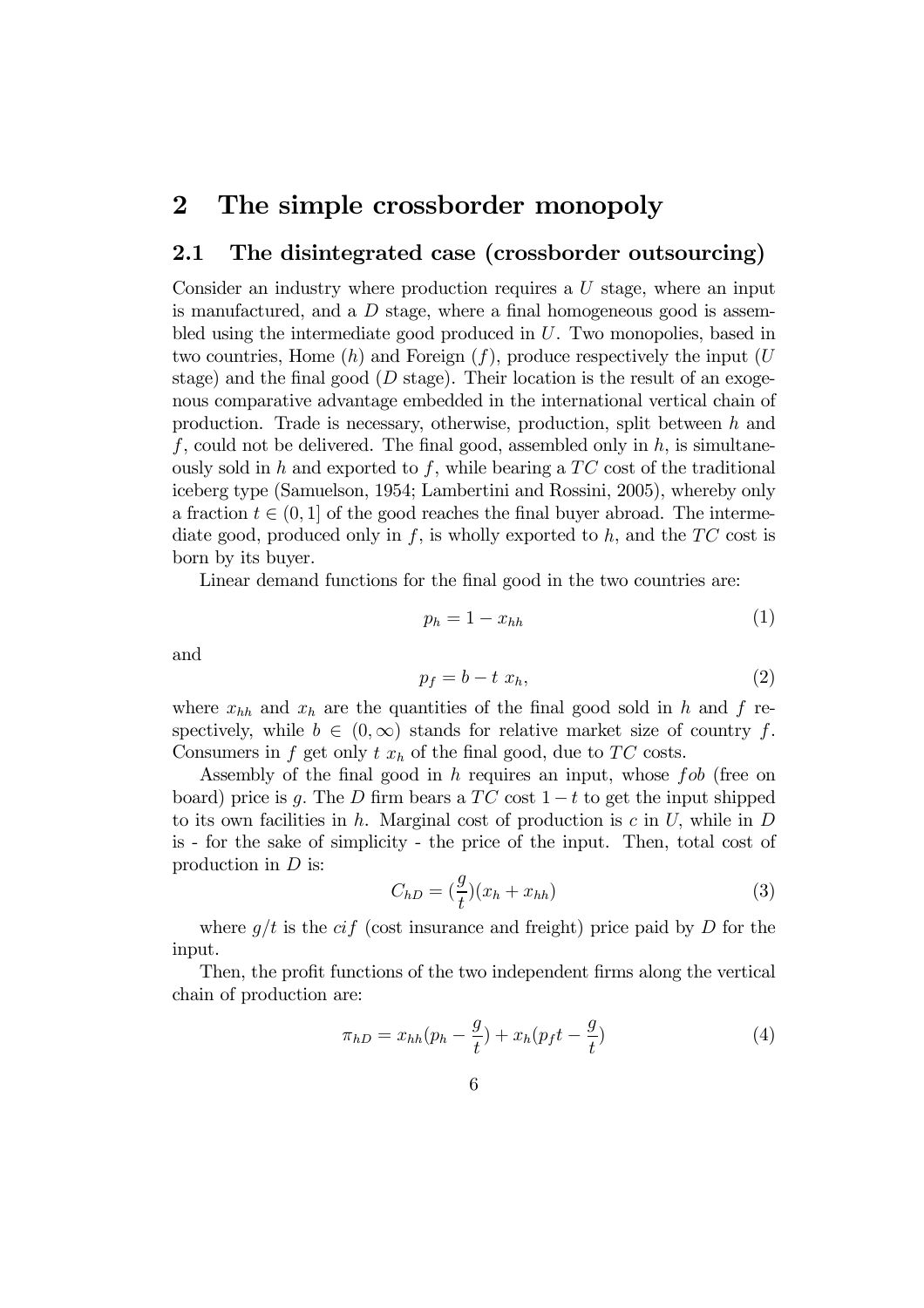and

$$
\pi_{fU} = (x_{hh} + x_h)(g - c).
$$
 (5)

Market decisions of the two firms follow the sequential procedure that mimics a Stackelberg market relationship, whereby the  $D$  firm plays the role of a quantity follower, while  $U$  that of a price leader<sup>5</sup>. The alternative to this game is a bargaining between  $U$  and  $D$ , that parallels quite closely the vertically integrated arrangement we shall see in the next subsection<sup>6</sup>. As it is customary in the literature (Tirole, 1988; Spencer and Jones, 1991), we assume perfect vertical complementarity (1 unit of input for each unit of output). Profit maximization leads to three optimal<sup>7</sup> controls, the first two of the  $D$  firm, while the third one of the  $U$  firm:

$$
x_h^* = \frac{1}{4}(\frac{b-t+2bt^2}{t+t^3} - \frac{c}{t^3})\tag{6}
$$

$$
x_{hh}^* = \frac{2t - c + t^3 - t^2(b + c)}{4(t + t^3)}
$$
\n<sup>(7)</sup>

$$
g^* = \frac{c + (b + c)t^2 + t^3}{2(1 + t^2)}.
$$
\n(8)

Equilibrium prices and profits are:

$$
p_f^* = \frac{1}{4}(2b + \frac{c}{t^2} + \frac{b+t}{1+t^2})\tag{9}
$$

$$
p_h^* = \frac{c + t(2 + 3t^2) + (b + c)t^2}{4(t + t^3)}
$$
(10)

$$
\pi_{hD}^* = \frac{c^2(1+t^2)^2 + t^4(4-6bt+t^2+b^2(1+4t^2)-2ct^2(b+t)(1+t^2)}{16(t^4+t^6)} \tag{11}
$$

$$
\pi_{fU}^* = \frac{(t^2(b+t) - c(1+t^2))^2}{8(t^3+t^5)}.
$$
\n(12)

By inspection and comparison of the above controls and equilibrium values we may write:

 ${}^{5}$ See Rossini (2004).

 $6$ In other contributions (Antràs and Helpman, 2004, among others) a Nash Barganing Solutions is adopted. Yet this solution is equivalent to a cartel that is not really the market interaction we are after.

<sup>7</sup>Second order conditions (SOCs) are all met without restrictions on the parameters.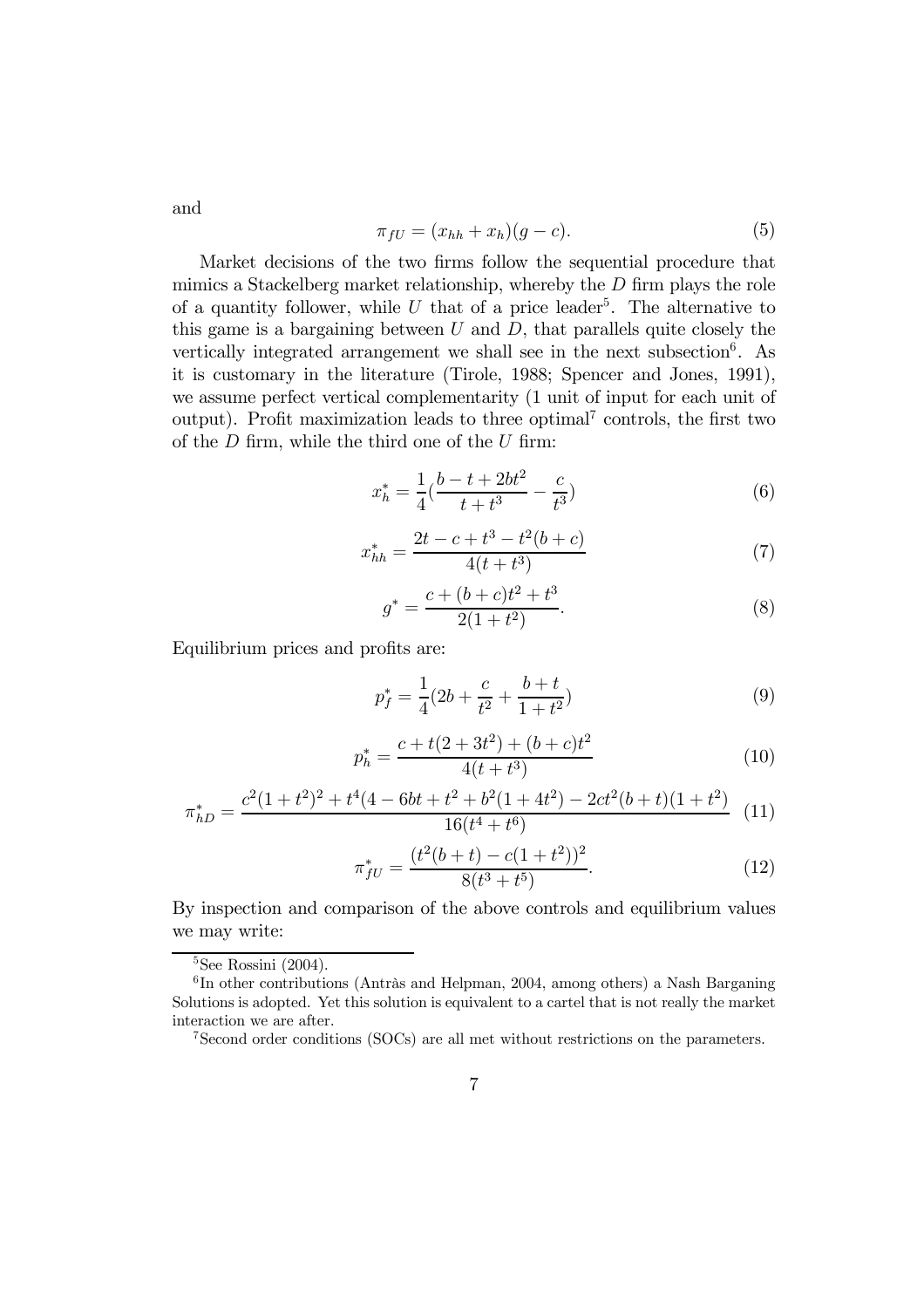**Lemma 1 Scenery:** a monopoly sells in two markets separated by  $TC$  costs a final good requiring an input manufactured abroad by an independent firm. Act 1: There is a home bias  $(x_{hh} \ge x_h)$  for most parameters range; as f gets larger the home bias effect vanishes; Act 2:  $\pi_{fU}^* \geq \pi_{hD}^*$ for low levels of  $TC$  costs, low production costs in  $U$  and countries of similar size; however, when  $f$  gets smaller the profit inequality reverses. Act 3: market prices in f are mostly larger than in  $h$ .

**Proof.** See Appendix 1.  $\blacksquare$ 

#### 2.2 The integrated case

 $VI$  means no outsourcing. A  $MNF$ , owned and headquartered in h, produces both the intermediate input and the final product. Yet, the final product is manufactured in  $h$ , while input production is delocalized in  $f$ .

Therefore the profit of the  $VI$  MNF is:

$$
\pi_{hVI} = p_{hVI} x_{hhVI} + p_{fVI} t x_{hVI} - (c/t)(x_{hhVI} + x_{hVI}). \tag{13}
$$

The input is imported and pays a  $TC$  cost. The  $MNF$  simultaneously sets sales in the two markets, i.e.:

$$
x_{hhVI}^* = \frac{t-c}{2t} \text{ and } x_{hVI}^* = \frac{bt^2 - c}{2t^3} \tag{14}
$$

leading to equilibrium values:

$$
p_{fVI}^* = \frac{bt^2 + c}{2t^2} \text{ and } p_{hVI}^* = \frac{t + c}{2t}
$$
 (15)

$$
\pi_{hVI}^* = \frac{(1+b^2)t^4 - 2ct^2(b+t) + c^2(1+t^2)}{4t^4}.
$$
\n(16)

#### 2.3 Comparison between  $VD$  and  $VI$

**Proposition 1 Scenery:** same as Lemma 1. Act 1: The VD arrangement is more trade prone: there is an area of the parameters space, as the foreign country gets smaller, where the  $VI$  sells only in h while the  $VD$  sells in both markets. Act 2: In a large section of this area the final price is lower with  $VD$  than with VI. Act 3: VI delivers larger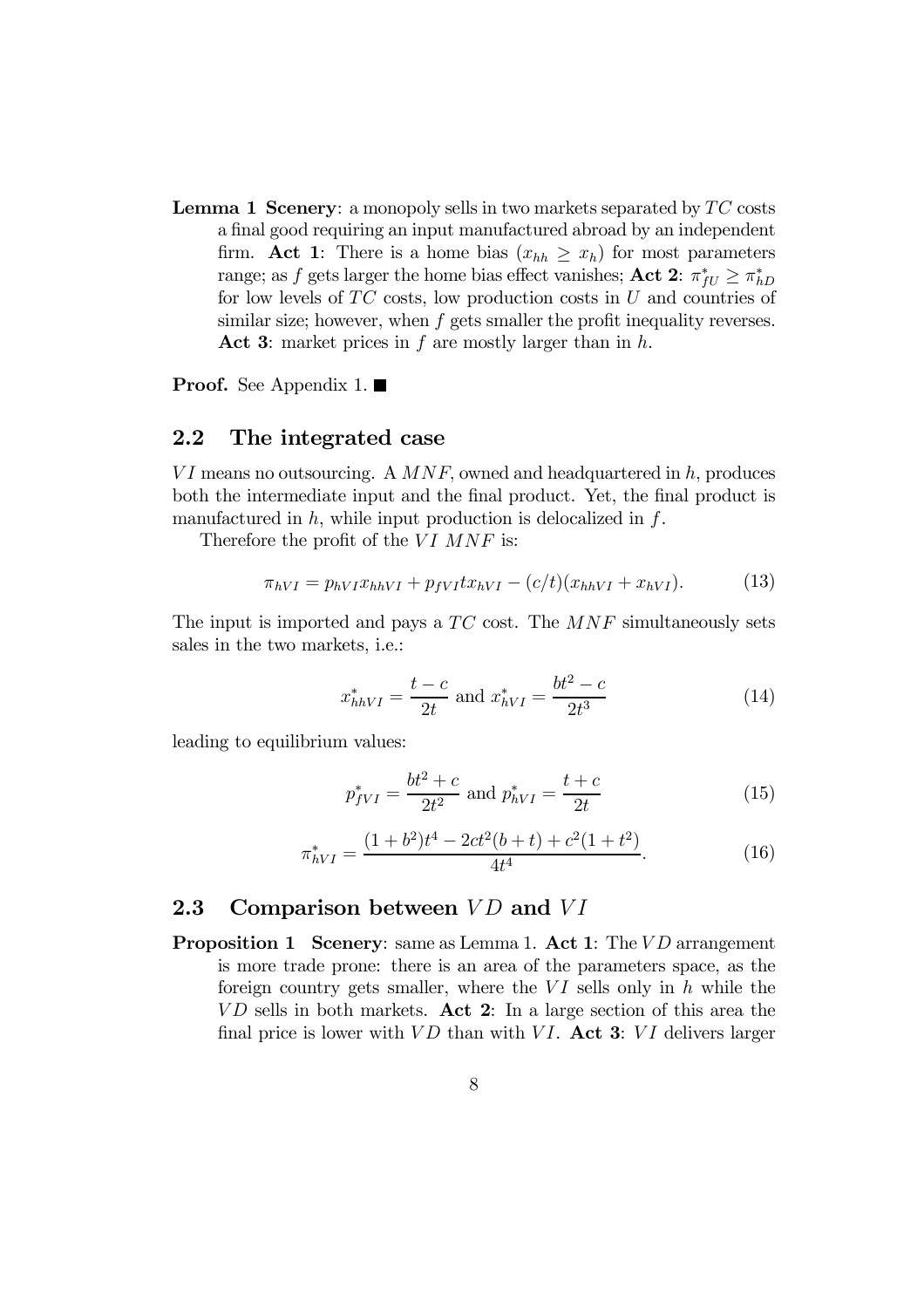aggregate profits, i.e.  $\pi_{hVI}^* \geq \pi_{hD}^* + \pi_{fU}^*$ . However, a) if countries have the same size  $\pi_{hD}^* \leq \pi_{fU}^*$ , b) as the f country gets smaller there exists a parameters range where  $\pi_{hD}^* \geq \pi_{fU}^*$ , and, in a subset of this area,  $\pi_{Dh}^* \geq \frac{1}{2} \pi_{hVI}^*$ , making for an incentive to go  $VD$  by the D section of the MNF.

#### **Proof.** See Appendix  $2 \blacksquare$ . DISCUSSION

A few implications are worth emphasizing.

First, the VD arrangement exports to a small country even when the corresponding VI does not. Outsourcing allows market penetration when an MNF refrains from that. Secondly, when countries have the same size, with  $VD, U$  is always able to make larger profits than  $D$ . This inequality reverses as f gets smaller. In the more extreme cases, the profit of  $D$  is larger than half the profit of the  $VI$  arrangement. This introduces an incentive for the  $D$ section to go  $VD$ , despite the larger aggregate profits of the  $VI$  arrangement.

#### 2.4 The monopoly case with R&D

#### 2.4.1 A crossborder  $VD$  monopoly

Assume that both vertical sections carry out R&D activities and face the same marginal production cost.

The D firm in h carries out process R&D, with convex costs (d'Aspremont - Jacquemin, 1988), to decrease the marginal cost, i.e.:

$$
k_h = \frac{\gamma y_h^2}{2} \tag{17}
$$

where  $k_h$  represents the commitment,  $y_h$  the cost reduction and  $\gamma$  is a parameter of R&D. The marginal cost becomes:

$$
c = \overline{c} - y_h \tag{18}
$$

where  $y_h \in [0, \bar{c}]$  and  $\bar{c}$  is the cost in the absence of R&D. The profit of the  $D$  firm in  $h$  is:

$$
\pi_{hD} = x_{hh} \left( p_h - \frac{g}{t} - c \right) - \frac{\gamma y_h^2}{2} + x_h \left( t \, p_f - \frac{g}{t} - c \right). \tag{19}
$$

The controls are  $x_{hh}$ ,  $x_h$ ,  $y_h$ .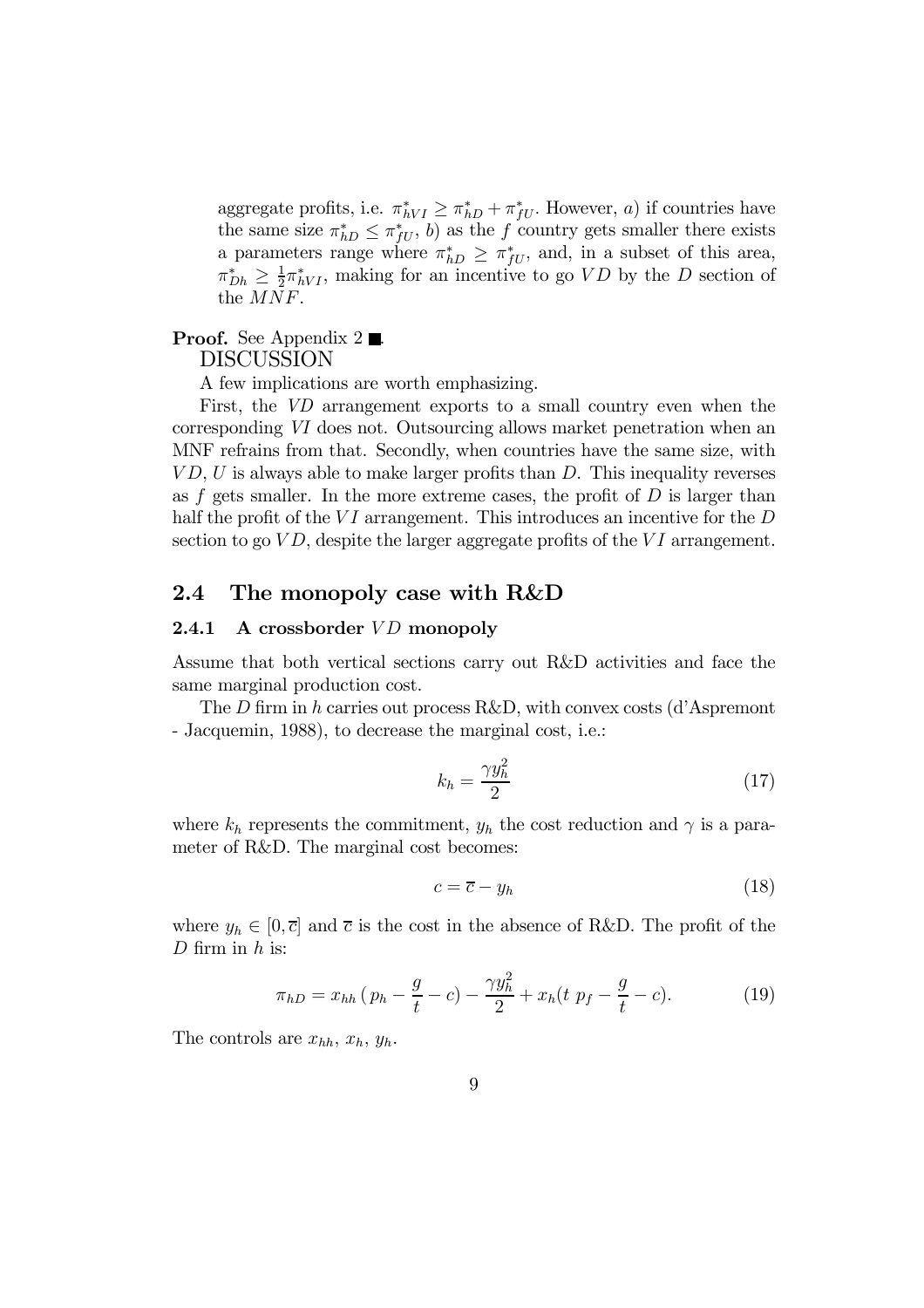Also  $U$  in  $f$  carries out process R&D. Then:

$$
\pi_{fU} = (g - z)(x_{hh} + x_h) - \frac{\gamma y_f^2}{2}
$$
\n(20)

where

$$
z = \overline{c} - y_f \tag{21}
$$

with  $y_f \in [0, \overline{c}]$  and controls g and  $y_f$ .

Profit maximization follows a similar procedure as in the previous subsection. Now there is a further control, the amount of R&D. Therefore, U and D interact in two stages. First they set R&D and then solve for market controls. To secure subgame perfection, we proceed backwards, first the market and then R&D. Optimal controls and equilibrium variables are in Appendix 3.

#### 2.4.2 A crossborder VI monopoly

Here is the  $VI$  counterpart of the previous subsection. A  $MNF$  stands as the sole producer of the input in  $f$  and the final good in h. R&D occurs in both stages as before. The input is transferred within the MNF at cost z. A  $TC$  cost is born to ship the final good to f and to transfer the input internally, yet crossborder, since the  $MNF$  has its vertical branches in two countries.

The profit of the  $VI$   $MNF$  is:

$$
\pi_{VI} = x_{hhVI} \left( p_{hVI} - \frac{z}{t} - c \right) - \frac{\gamma y_{hVI}^2}{2} + x_{hVI} \left( t \, p_{fVI} - \frac{z}{t} - c \right) - \frac{\gamma y_{fVI}^2}{2} \tag{22}
$$

where

$$
c = \overline{c} - y_{hVI} \tag{23}
$$

and

$$
z = \overline{c} - y_{fVI}.\tag{24}
$$

with usual constraints on  $y_{hVI}$  and  $y_{fVI}$ . Social welfare in f is:

$$
SW_{fVI} = \frac{1}{2}(b - p_{fVI}^*)(t x_{hVI}),
$$
\n(25)

which does not include profits since the  $MNF$  belongs to h. Welfare in h is:

$$
SW_{hVI} = \pi_{hVI}^* + \frac{1}{2}(1 - p_{hVI})(x_{h\,hVI}).
$$
\n(26)

Therefore, we can write: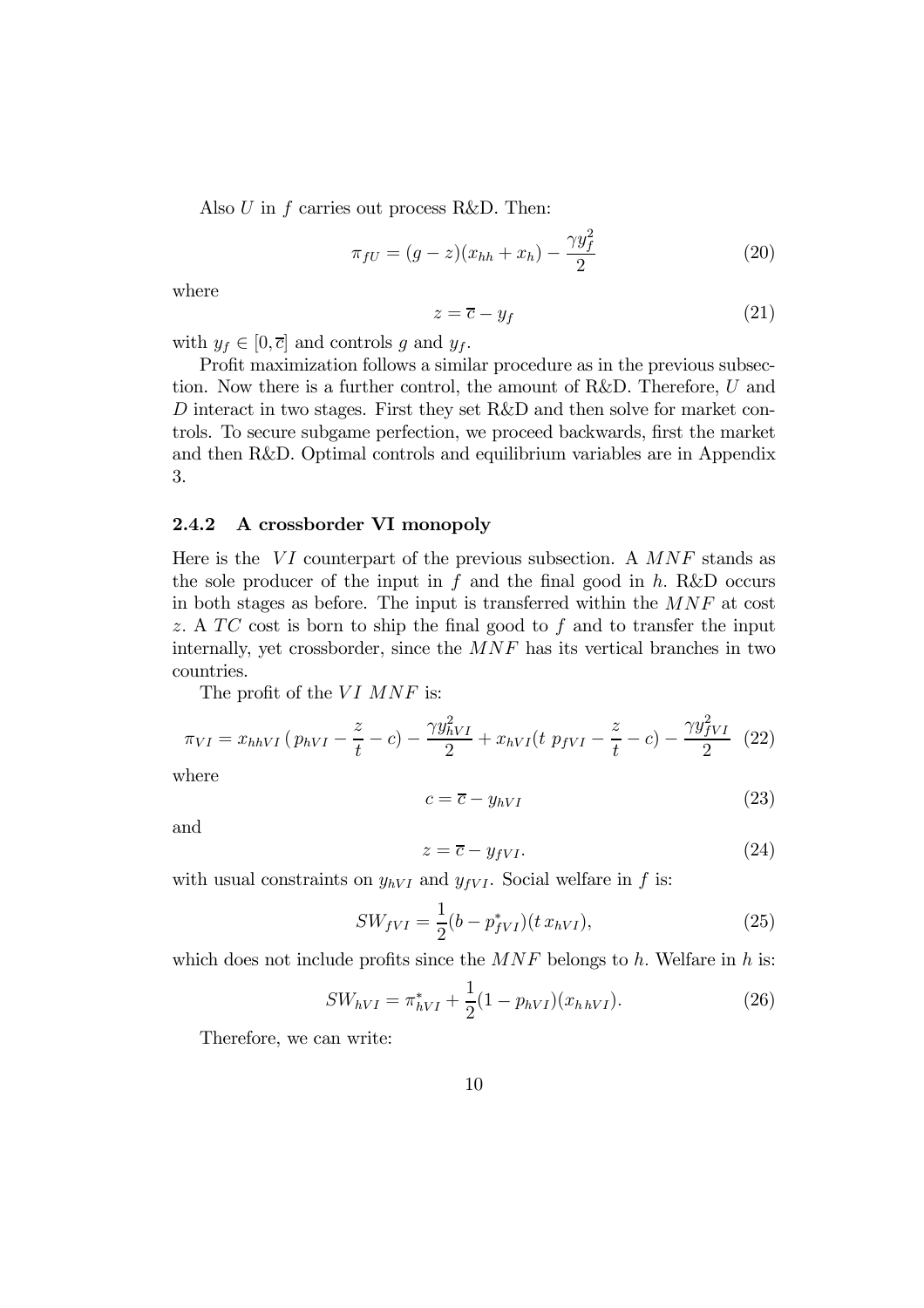**Proposition 2** Scenery: Process R&D takes place along the vertical chain.

- $\bullet$  General background:  $VI$  retains private superiority.
- Act 1:  $TC$  costs decrease. Reactions: i) Market prices tend to converge across countries, but in different manners: with  $VD$ ,  $p_h$  grows and  $p_f$  goes down; with VI both prices increase. *ii*) With VD profits increase in both countries yet relatively faster in  $f$ . *iii*) With  $VI$ quantities decrease, while with  $VD$  there is an increase in the quantity exported to f and a decrease in that sold in h. iv) With  $VD$  R&D grows, while it decreases with  $VI$ . v) With  $VD$  social welfare increases in both countries but relatively more in  $f$ . With  $VI$  social welfare increases in  $h$  and decreases in  $f$ .
- Act 2: The size of f increases. Reactions: i) With both  $VD$  and  $VI$ the inequality  $p_f \leq p_h$  reverses. *ii*) With *VD*, the inequality  $\pi_{hD} \geq \pi_{fU}$ reverses, while, with  $VI$ , profit increases. *iii*) With  $VD$ ,  $x_{hh}$  goes down and  $x_h$  goes up, while with VI they both go up. *iv*) R&D increases overall but remains higher with  $VI.$  v) Welfare increases, but with  $VD$ welfare in  $f$  becomes larger than in  $h$ .

#### **Proof.** See Appendix  $3 \blacksquare$ DISCUSSION

In the first Act of Proposition 2 we see the effects of trade liberalization, proxied by the reduction in TC costs. With  $VD$ , lower TC costs boost  $p_h$ and reduce  $p_f$ .  $p_h$  was down due to the large quantity dumped in h since  $f$  was less accessible. With  $VI$  both prices increase as opening allows the firm to increase its monopoly power, previously restrained by  $TC$  costs which were playing the role of a tax. As for profits, with  $VD$  both countries benefit, but  $f$  gains relatively more from lower  $TC$  costs, while with  $VI$  one country gains and the other loses. Even though this framework is far from general, it highlights a large chunk of cases where only one country,  $f$  with the  $U$ section of production, may be in favor of further liberalization.

In the second Act we see that the increase in the size of  $f$  benefits relatively more  $f$ , if the  $VD$  arrangement is on, as the quantity sold in h goes down and that in f increases. With  $VI$ , both quantities increase distributing the effect of the growth in  $f$  more evenly over the two countries.

As a sort of partial conclusion, we may say that  $VI$  is more efficient, but liberalization is more welcome with  $VD$  than with  $VI$ . Moreover as sizes of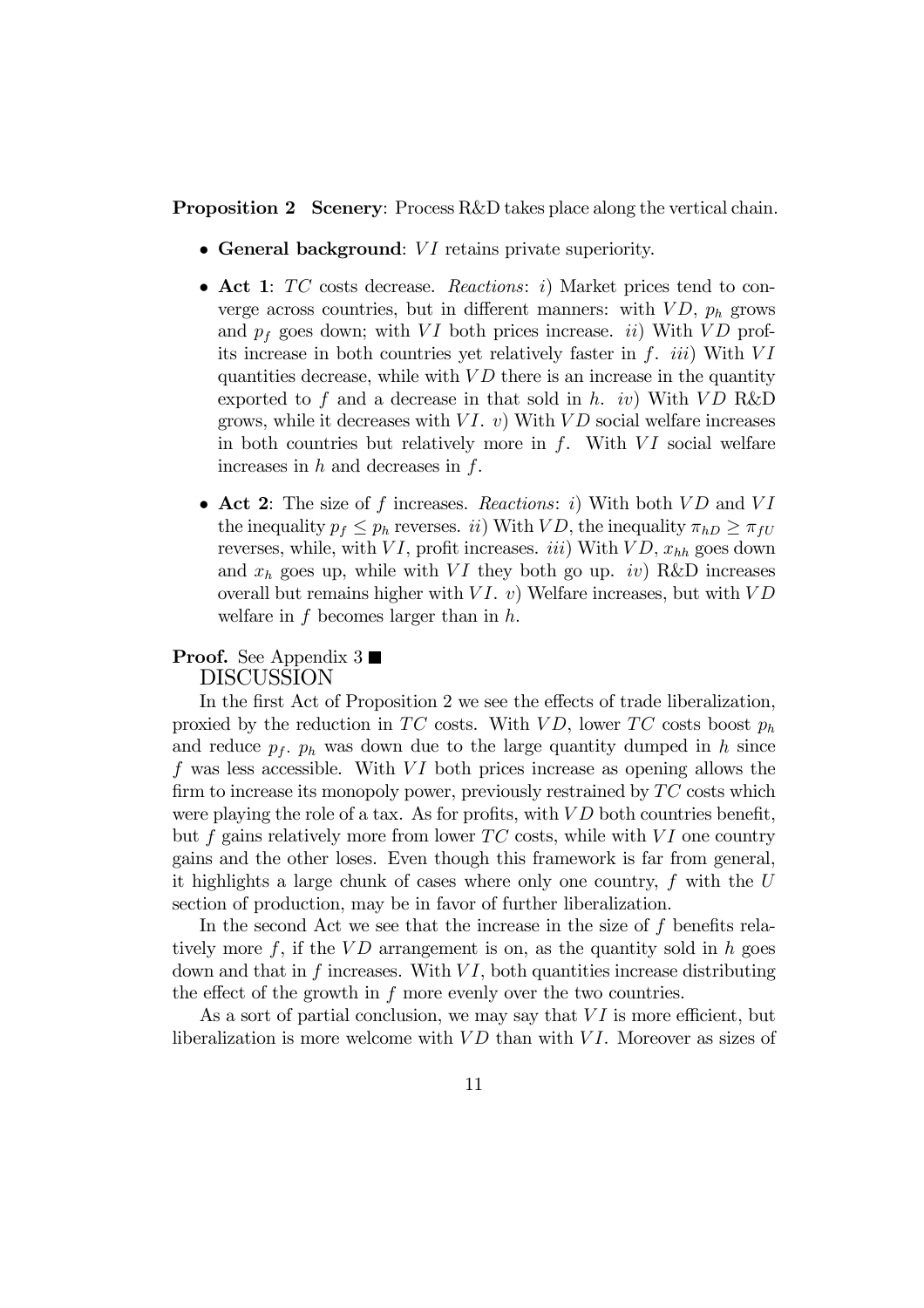countries change the distribution of the benefits is more even with  $VD$ , since the MNF is headquartered in only one country.

These Acts may be altered by vertical spillovers (Rossini, 2004), unless they are associated with  $VI$ , since, in this case, there are not many exciting novelties. If the vertical externality occurs with  $VD$ , the desirability of  $VI$ may fade or even reverse for some country. The reason is simple.  $VI$  superiority arises as it internalizes an externality that plagues  $VD$ . Once  $VD$ enjoys a positive vertical externality, absent in  $VI$ , the country ranking of  $VD$  versus  $VI$  may reverse, provided the spillover is able to counterbalance the disadvantage of  $VD$ . Nonetheless, to maintain that vertical spillovers occur only with  $VD$  is a very strong statement with an anti-Schumpeterian flavor.. In some circumstances this hypothesis could simply be aftermath of more efficient R&D induced by market incentives that turn out to be more robust than internal incentives. In Appendix 4 we provide some analytical treatment and a Remark concerning the spillover case.

# 3 The duopoly case: differentiation and vertical restraints

We leave the monopoly framework and we turn to an international differentiated duopoly that can be either  $VI$  or  $VD$ . A  $VI$  duopoly has been analyzed in a different framework by Spencer and Jones (1991) to evaluate the impact of trade policies. We walk along a different route introducing product differentiation and a vertical restraint. We still have the same two countries. Each one has a firm selling its own final good in  $h$  and  $f$ . The two products assembled in distinct countries are horizontally differentiated.  $s \in (0, 1]$  is the parameter measuring the marginal rate of substitution between the two goods.

#### 3.1 VI

Consider first a symmetric international duopoly made up by two  $VI$  firms. Demand functions in the two countries are:

$$
p_h = a - x_{hh} - s \, t \, x_f \tag{27}
$$

$$
p_f = b - x_{ff} - s \, t \, x_h,\tag{28}
$$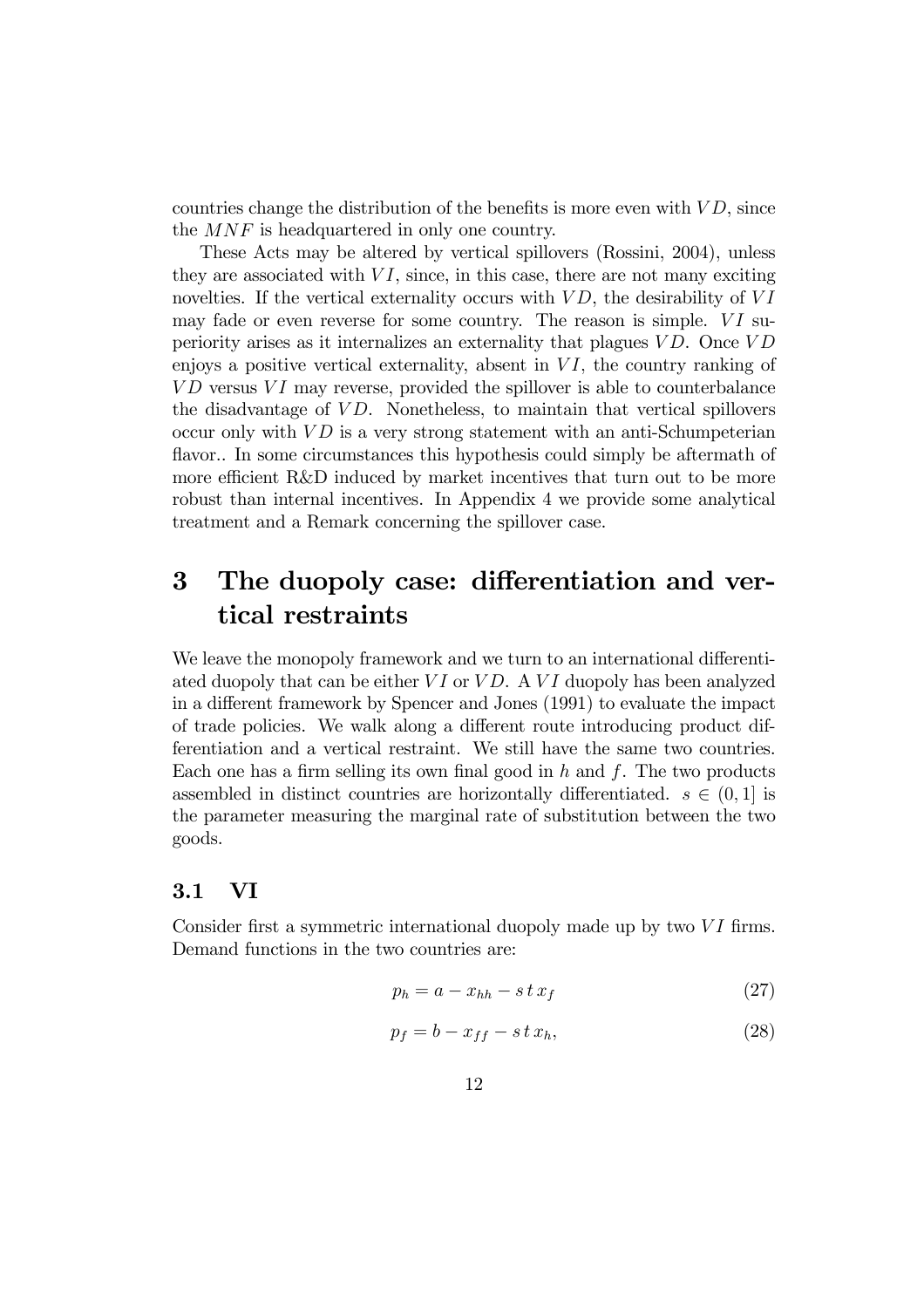where  $a$  and  $b$  are the two market sizes. Each firm uses an input internally produced and transferred from U to D at the marginal cost.

There is a vertical restraint. Each firm must use the input produced by the foreign rival when it manufactures its exports, while sticking to the internally produced input to assemble the good sold domestically. This may be the outcome of either  $i$ ) a policy to let firms compete not just in the production of the final good but also in inputs, or  $ii)$  a trade policy to foster the domestic production of the input or to preserve some national features of a good sold at home, but manufactured by a foreign  $\dim^8$ .

With these hypotheses the profit functions are:

$$
\pi_{hVI} = (p_h - c - z)x_{hh} + p_f \, tx_h - cx_h - (p_{m_f}/t)x_h + (p_{m_h} - z)x_f \tag{29}
$$

and

$$
\pi_{fVI} = (p_f - c - z)x_{ff} + p_h t x_f - c x_f - (p_{m_h}/t)x_f + (p_{m_f} - z)x_h \tag{30}
$$

where  $p_{m_f}$  is the price of the input bought by the firm in h from the foreign rival to produce its exports  $x_h$  to f, while  $p_{m_h}$  is the price of the input bought by the firm in f from the rival so as to produce  $x<sub>f</sub>$ . The input bought from the foreign rival has to be shipped home incurring the usual  $TC$  cost.

### 3.2 VD international duopoly

Here is the parallel arrangement with  $VD$  with four firms. Now each  $D$  firm has to buy the input needed for the production of its exports from the foreign U. Demand functions replicate  $(27)$  and  $(28)$  while profit functions are now four since there are two  $D$  firms and two  $U$  firms.

Profit functions of the  $D$  firms are:

$$
\pi_{hD} = (p_h - c - g_h)x_{hh} + p_f t x_h - c x_h - g_f x_h/t \tag{31}
$$

$$
\pi_{fD} = (p_f - c - g_f)x_{ff} + p_h t x_f - c x_f - g_h x_f/t \tag{32}
$$

while those of the  $U$  firms are:

$$
\pi_{hU} = (g_h - z)(x_{hh} + x_f) \tag{33}
$$

$$
\pi_{fU} = (g_f - z)(x_{ff} + x_h). \tag{34}
$$

<sup>8</sup>A similar policy can be found in Ishikawa (1999).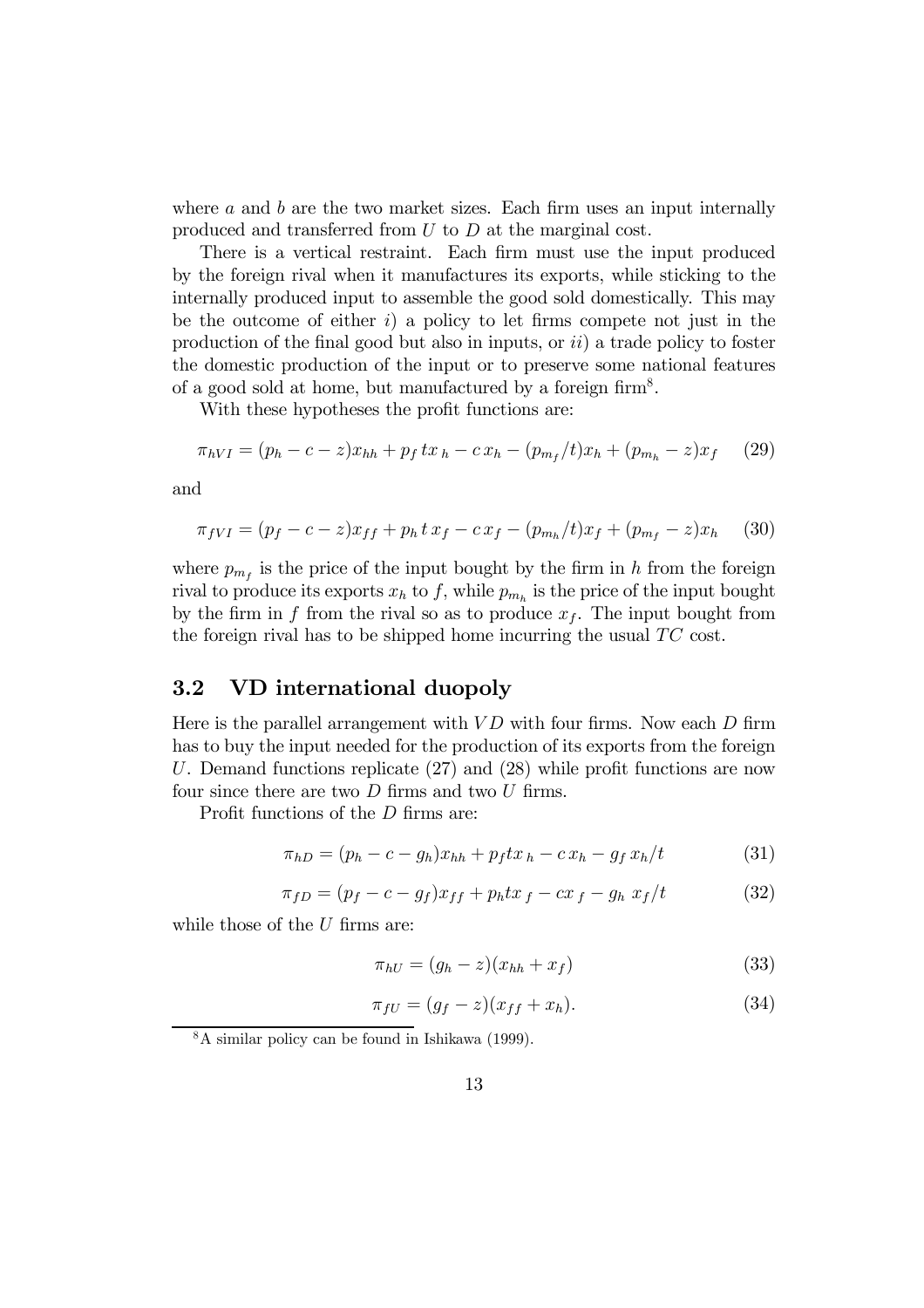As before, inputs are sold  $fob$  to the D firms headquartered where they manufacture the final good. There is a Cournot game between the two  $D$  firms, who play on their turn Stackelberg as price followers with their  $U$  counterparts. Optimal controls and equilibrium values are reported in Appendix 5.

We now consider the effects of changes respectively in  $TC$  cost, degree of substitutability among the final goods produced by the duopolists, relative size of countries and relative production costs along the vertical chain.

#### 3.2.1 Changing transport costs

We assess, by calibrated simulations,  $-$  Appendix  $5$   $-$  the effect of changing  $TC$  costs on incentives either to go  $VD$  or  $VI$  and sum up the results in:

**Remark 1 Scenery:** Differentiated firms buy part of their inputs from the foreign rival and  $TC$  costs decrease. Act 1:  $VD$  duopolists export a larger share of production making for a deeper trade integration than a  $VI$  international duopoly. Act 2: With  $VD$  the mark up on marginal costs of inputs goes up, while the opposite happens for VI. Act 3: Aggregate profits become larger for  $VD$  than  $VI$  and  $U$  branches have an increasing incentive to go  $VD$ , while  $D$  branches would rather go  $VI$ .

The proof is in Appendix 5.

#### 3.2.2 Changing the degree of differentiation

Here we see how incentives change as final goods become closer substitutes, i.e. as s increases<sup>9</sup>:

**Remark 2 Scenery:** s increases. Act 1: The quantity sold at home increases while exports decrease for VI. VD sells less in both markets. Act 2: Final products and input prices go up in all arrangements. Act 3: SW and profits decline everywhere. There is an incentive for  $U$  branches to go  $VD$ . However, aggregate profits of  $VD$  are no longer larger than with  $VI$ .

 $9$ The proofs of Remarks 2 and 3 are not reported in the text for the sake of brevity. We just confine to numerical samples coming from Tables A4, A5. More detailed diagramatic and analytical proofs can be provided upon request from the author.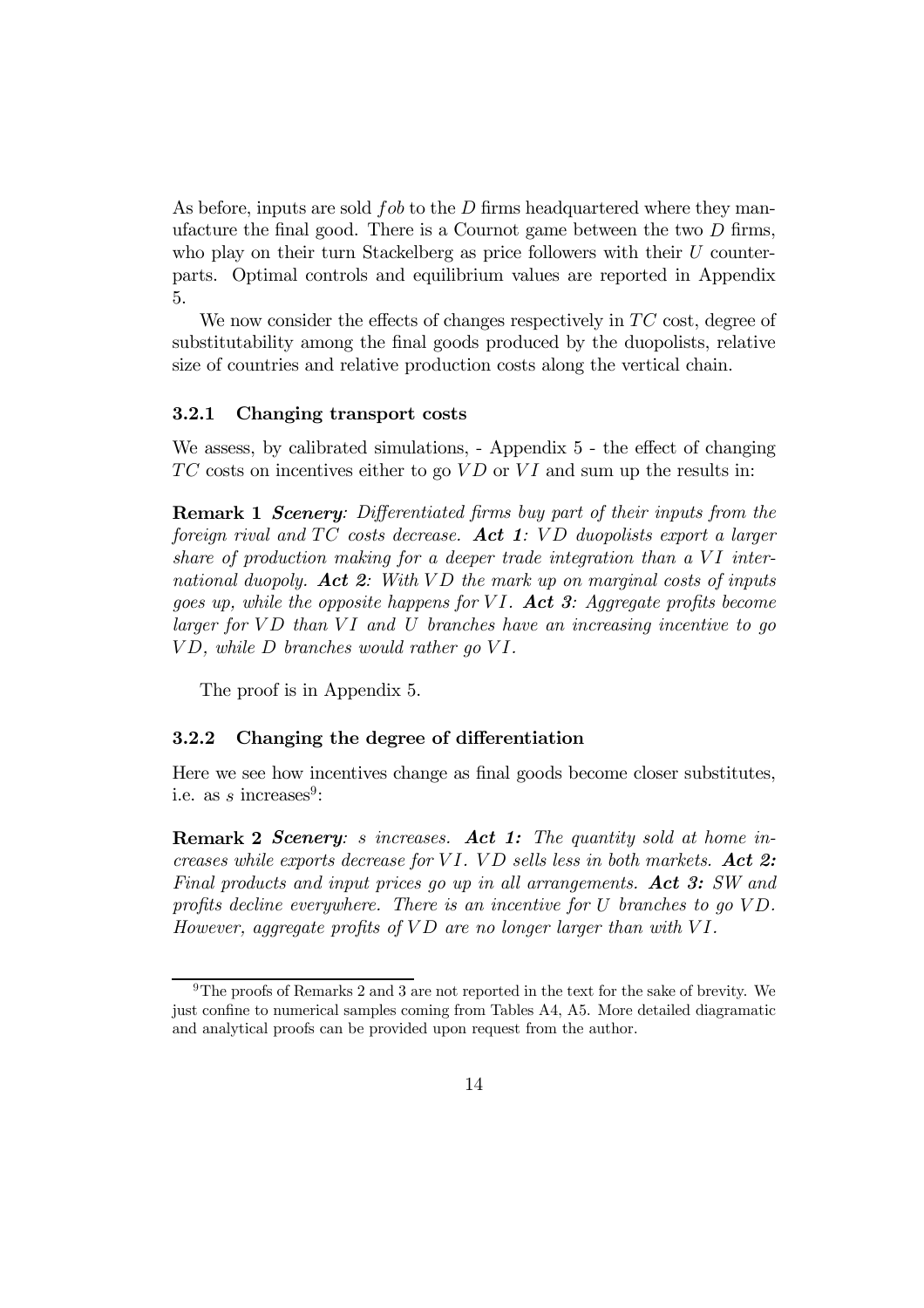#### 3.2.3 Changing relative country size

Remark 3 Scenery: Country h gets larger. Act 1: Firms increase sales only in h (independence property as in Brander and Krugman (1983)). Only  $p_h$ ,  $g_h$  and  $p_{mh}$  increase, while  $p_f$ ,  $g_f$  and  $p_{mf}$  stay constant. Act 2: Aggregate profits get higher with  $VD$  than with  $VI$  in f, while they are lower in h with  $VD$  than with  $VI$ . In f firms may go  $VD$  sharing the higher aggregate profit. In h only U has an incentive to go  $VD$ . D opposes it. Asymmetric countries make firms follow distinct vertical arrangements. This is an example of coexistence in the same industry across countries of firms with heterogeneous levels of  $VI$ .

## 4 Epilogue

We have gone through distinct vertical arrangements in the presence of trade and  $TC$  costs. Our curiosity has been stimulated by the great deal of international outsourcing taking place, first among high cost and low cost countries and, secondarily, among countries with close standards of living (as for instance Japan, the US and the EU). Outsourcing has a long history and generates opposite reactions. England in XVII century shipped wool fabric to Holland for dyeing and finishing (Wallerstein, 1980). Protectionist reactions followed and trade relationships between England and Holland suffered.

Leaving aside traditional cost differentials we have gone through the effects and the desirability of outsourcing vis à vis its opposite, i.e.  $VI$ .

In the simple monopoly framework  $VI$  enjoys a wide range of desirability. However, the distribution of production over more than one country raises some questions about the desirability of  $VI$  once we consider each country separately. Also the canonical advantage of  $U$  remains, but it may fade away if  $TC$  costs are high and  $f$  gets very small. In this last case the  $D$  section has a private incentive to go  $VD$  since it is able to reap more than half the profit of the  $VI$  arrangement. Moreover  $VD$  is more trade oriented and is able to serve both markets even when  $VI$  confines only to the one where the  $MNF$  belongs. In this case the price set by the  $VD$  firm in h is lower than that of the  $VI$ .

With process R&D along the vertical chain we have that f gains more from a decrease in  $TC$  costs and may, therefore, be in favor of trade liberalization when VI is not. Country f benefits anyway from lower  $TC$  costs as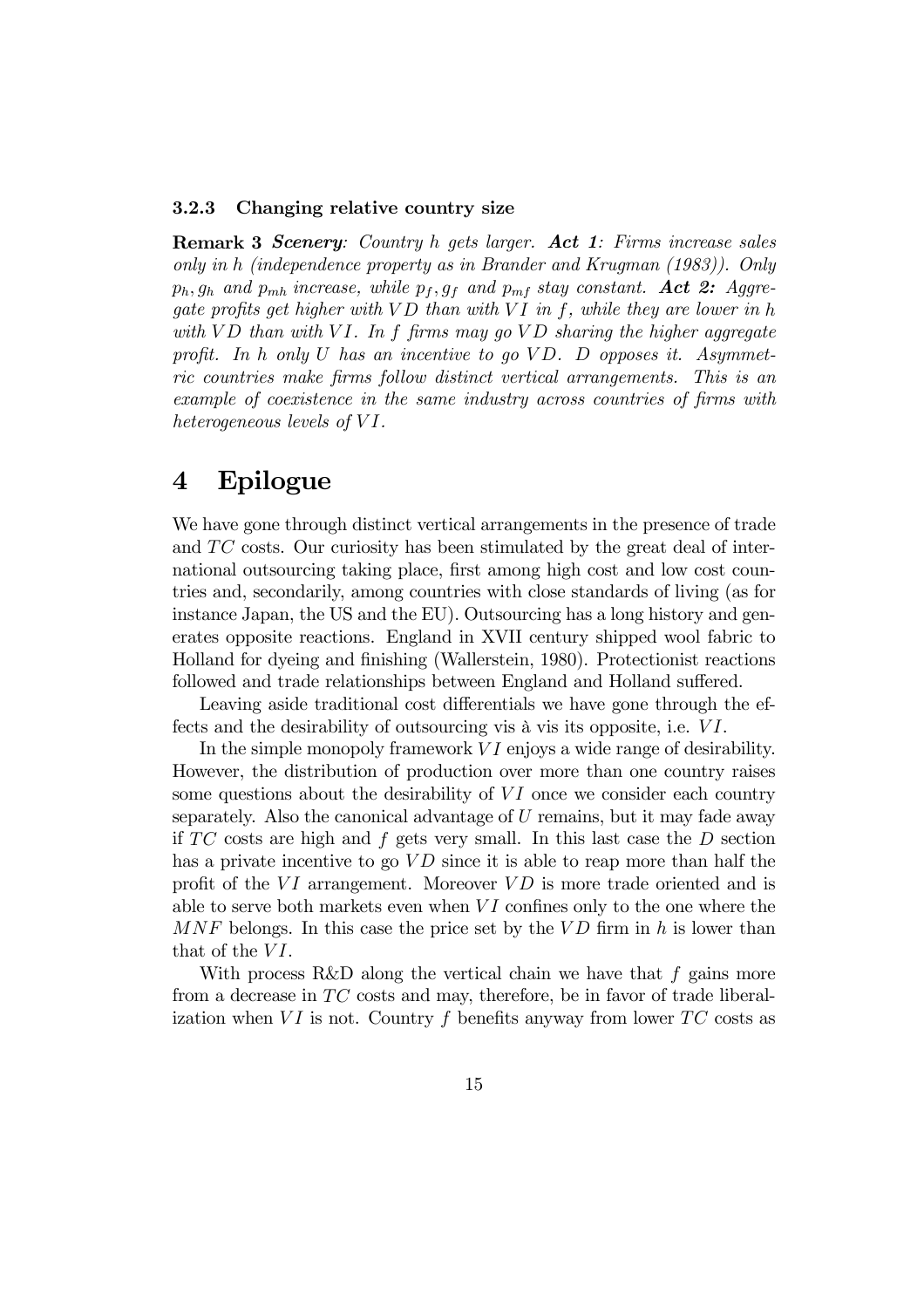consumers are able to get a larger quantity of the final good. These conclusions challenge some traditional wisdom that  $VI$  can always do better than VD and may cast some further light on trade related expansion of outsourcing.

Then, we have gone through the duopoly case with a vertical restraint imposing each firm to buy the inputs for its exports in the foreign market.

As  $TC$  costs decrease there is a higher incentive to go  $VD$ , since aggregate profits are higher with  $VD$  than with  $VI$ . This is quite a remarkable outcome since it changes the private incentives to  $VI$ . Secondly, as the degree of differentiation declines export go down and prices go up in all markets. Lower differentiation pushes  $VD$  firms to look for residual rents in foreign markets. The incentive to go  $VD$  disappears for the D section, yet stays alive for the  $U$  section. Thirdly, when size of countries differs and  $h$  becomes quite larger than f vertical arrangements follow distinct paths in equilibrium across countries. The larger country may prefer  $VI$  - even though the U section would rather go  $VD$ , while D opposes it. The smaller country prefers  $VD$ . This makes for the coexistence of heterogeneous vertical organizations across countries of different size.

Some of these results adds to the already rich set of trade and competition policies that may be legitimated in imperfectly competitive markets. A general result that surfaces in the paper is that increased openness boosts  $VD$ . Countries producing in the U sections stand to gain. Then, competition and trade policies should be carefully calibrated to avoid welfare losses. In some circumstances competition policies may - ironically - favor firms which pocket higher aggregated profits when they go  $VD$ . However, these firms tend to be more trade oriented than their  $VI$  counterparts. Since trade may be thought beneficial for many other reasons,  $VD$  may be the preferred arrangement. Last but not least,  $VD$  provides a more equal geographical distribution of profits and increases welfare where outsourcing takes place.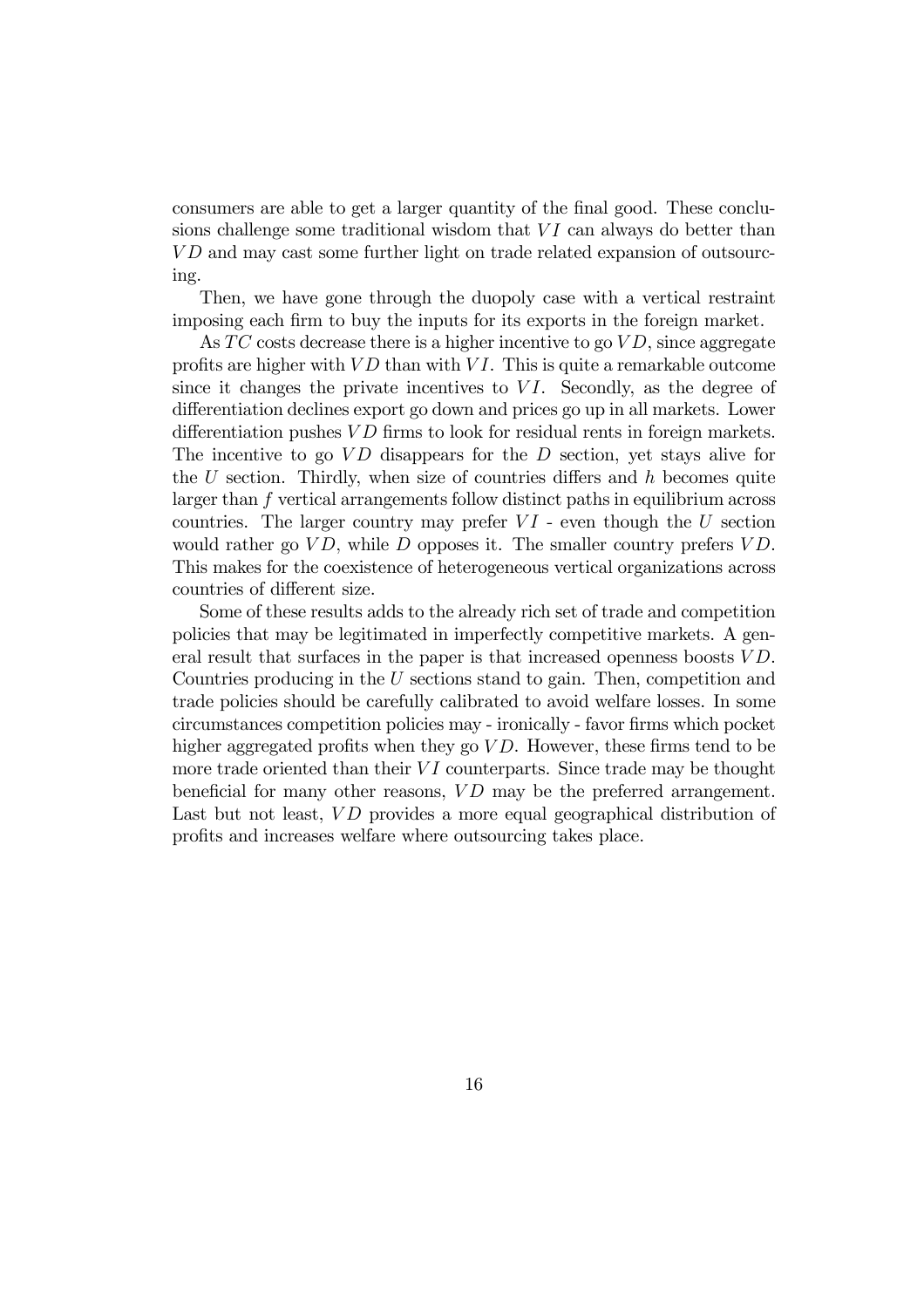## References

- [1] Anderson, J.E. and van Wincoop, E. (2004) Trade costs. Journal of Economic Literature, 62, 691-751.
- [2] Antràs, P. and Helpman, E. (2004) Global sourcing. www.CEPR.org/pubs/dps/DP4170.asp
- [3] Armour, H.O., and Teece, D.J. (1980) Vertical integration and technological innovation. Review of Economics and Statistics, 62, 490-94.
- [4] Arndt, S.W., Kierzkowski, H., (2001) Fragmentation: New Production Patterns in the World Economy. Oxford University Press, Oxford.
- [5] Atallah, G.(2002) Vertical R&D spillovers, cooperation, market structure and innovation. *Economics of Innovation and New Technology*, 11, 179-209.
- [6] Banerjee, S. and Lin, P. (2001) Vertical research joint ventures. International Journal of Industrial Organization, 19, 285-302.
- [7] Brander, J.A. and Krugman, P.R. (1983) A "Reciprocal Dumping" Model of International Trade. Journal of International Economics, 15, 313-23.
- [8] Brocas, I. (2003) Vertical Integration and the incentive to innovate. International Journal of Industrial Organization, 21, 457-605.
- [9] Buehler, S. and Schmutzler, A. (2005) "Asymmetric Vertical Integration", Advances in Theoretical Economics: Vol. 5: No. 1, Article 1.http://www.bepress.com/bejte/advances/vol5/iss1/art1
- [10] Buehler, S. and Schmutzler, A. (2003) Who Integrates? CEPR Discussion Paper, www.cepr.org/pubs/dps/DP4066.asp
- [11] Chen, Y., Ishikawa, J., Yu, Z. (2004) Trade liberalization and strategic outsourcing. Journal of International Economics, 63, 419-36.
- [12] d'Aspremont, C. and Jacquemin, A. (1988) Cooperative and Noncooperative R&D in Duopoly with Spillovers. American Economic Review, 78, 1133-37.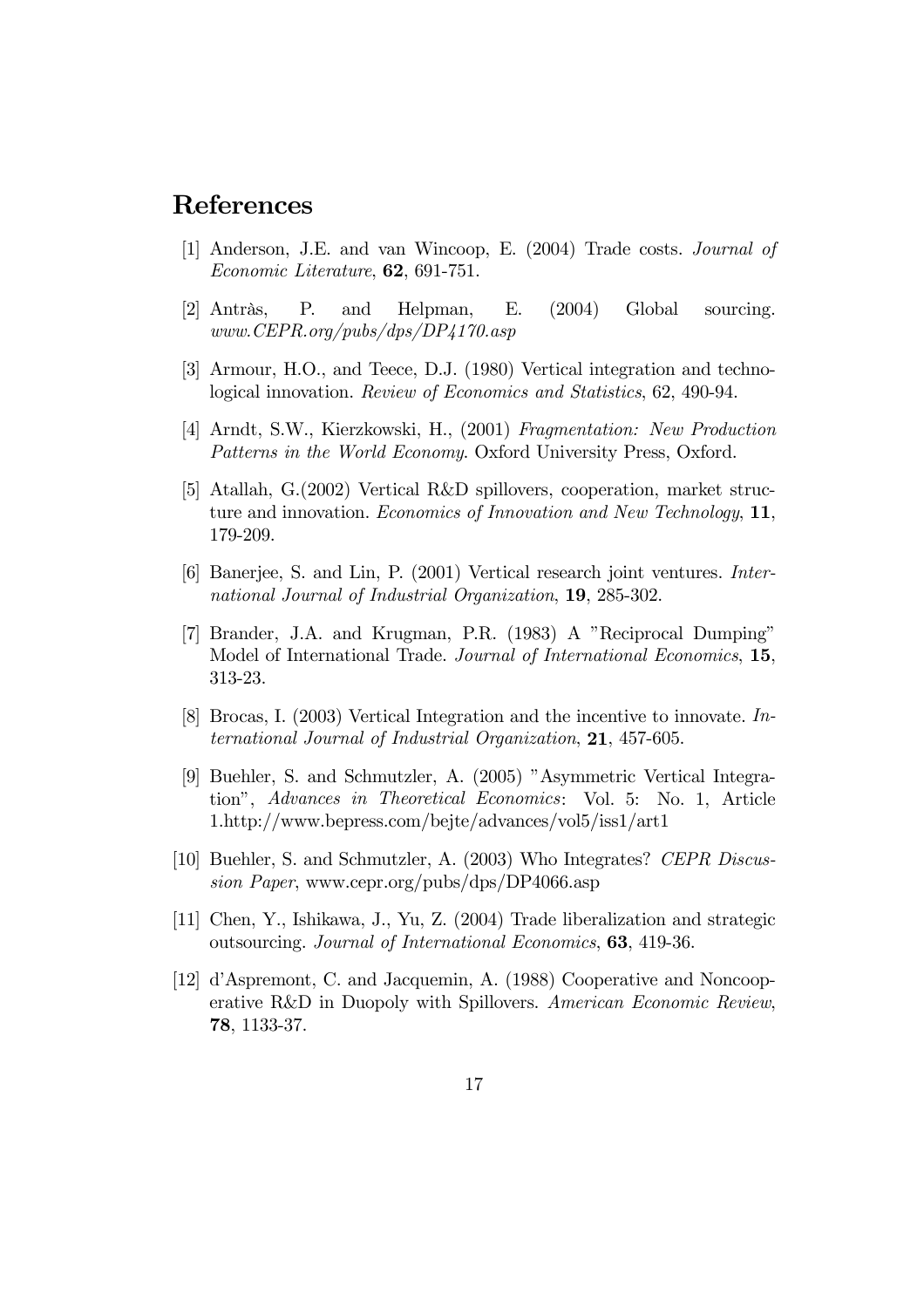- [13] Grossman, G.M., Helpman, E. (2002) Integration Versus Outsourcing in Industry Equilibrium. Quarterly Journal of Economics,117, 85-120.
- [14] Harabi, N. (1998) Innovation through vertical relations between firms, suppliers and customers: a study of German firms. Industry and Innovation, 5, 157-79.
- [15] Harabi, N. (2002) The impact of vertical R&D cooperation on firm innovation: an empirical investigation. *Economics of Innovation and New* Technology, 11, 93-108.
- [16] Ishikawa, J. (1999) Expanding the purchase of a foreign intermediate good: an analysis of VIEs and content protection under oligopoly. In: Sato, R., Ryuzo, R.V., Ramachandran, K. (Eds.) Global Competition and Integration. Kluwer Academic Publishers, Boston, pp.99-126.
- [17] Jones, R.W., (2000), Globalization and the Theory of Input Trade. MIT Press, Cambridge, MA.
- [18] Laird, S. and Yeats, A. (1990) Quantitative Methods for Trade-Barrier Analysis. New York, New York University Press.
- [19] Lambertini, L. and Rossini, G. (2003) Vertical Integration and Differentiation in an Oligopoly with Process Innovating R&D. Department of Economics University of Bologna, WP n. 468.
- [20] Lambertini,L. and Rossini, G. (2005) Investment in transport and communication technology in a Cournot duopoly with trade. Forthcoming in: Japan and the World Economy.
- [21] Lee Heavner, D. (2004), Vertical enclosure: vertical integration and the reluctance to purchase from a competitor. Journal of Industrial Economics, 52, 179-199.
- [22] Markusen, J.R. (2002) Multinational Firms and the Theory of International trade. MIT Press, Cambridge MA.
- [23] McLaren , J. (1999) Supplier relations and the market context: A theory of handshakes. Journal of International Economics, 48, 121-138.
- [24] McLaren, J. (2000) "Globalization" and Vertical Structure. American Economic Review, 90, 1239-1254.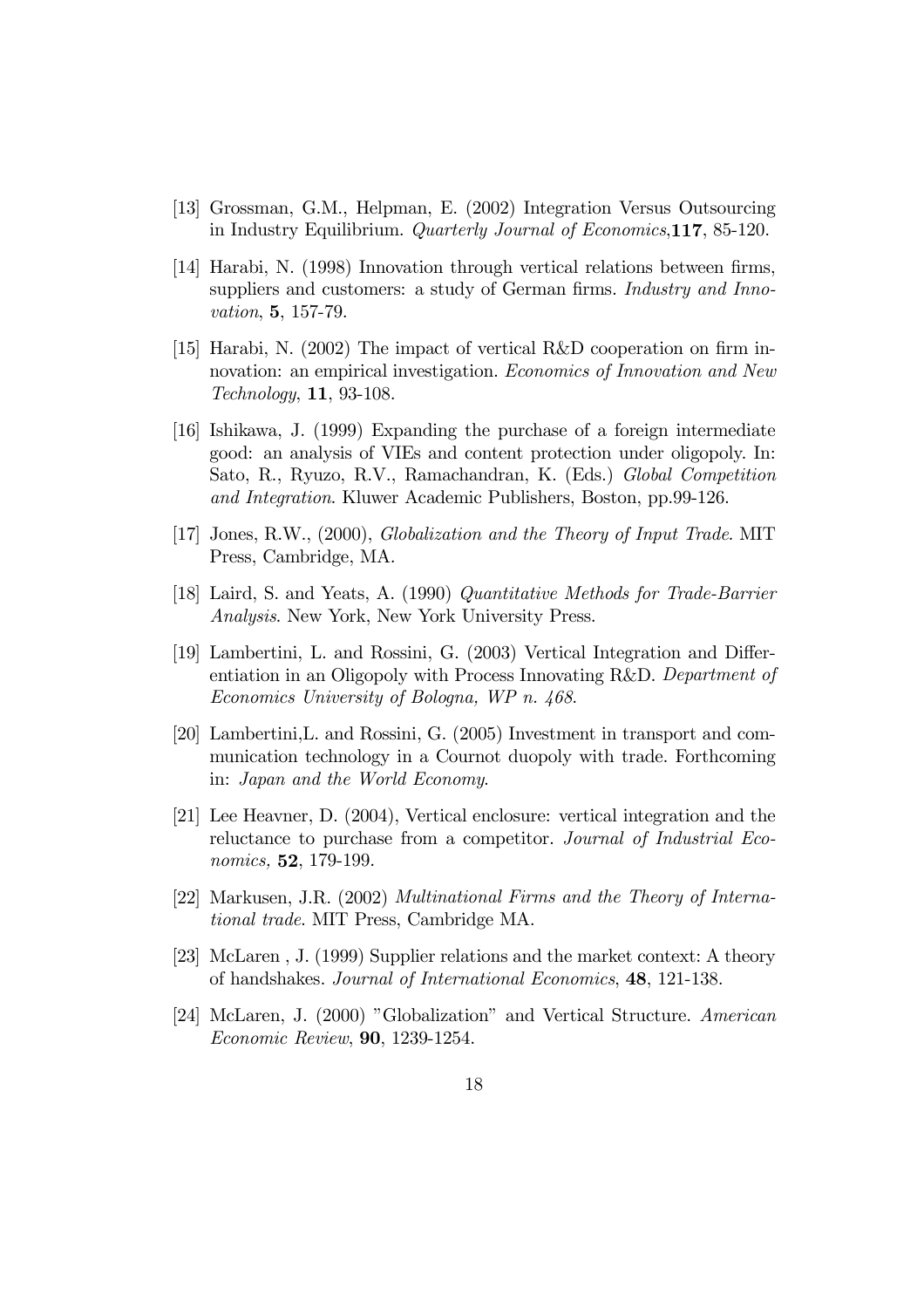- [25] Nemoto, J. and Goto, M. (2004) Technological externalities and economies of vertical integration in the electric utility industry. International Journal of Industrial Organization, 22, 67-81.
- [26] Obstfeld, M. and Rogoff, K. (2000) The Six Major Puzzles in International Macroeconomics: Is there a Common Cause? NBER Working Paper n. 7777.
- [27] Pepall, L. and Norman, G. (2001) Product Differentiation and Upstream-Downstream Relations. Journal of Economics and Management Strategy, 10, 201-33.
- [28] Perry, M.K. (1989) Vertical Integration: Determinants and Effects. In R. Schmalensee and R. Willig (eds), Handbook of Industrial Organization, vol. 1, pp. 103-255, Amsterdam, North-Holland.
- [29] Rey, P. and Tirole, J. (2004) A Primer on Foreclosure. Forthcoming in Armstrong, M. and Porter, R. (eds.) Handbook of Industrial Organization III. North Holland, Amsterdam.
- [30] Ricciardi, D. and Rossini, G. (2004) Variability of vertical integration in a sample of Italian firms. Department of Economics University of Bologna, mimeo.
- [31] Rossini, G. (2003) Private incentives to vertical disintegration among firms with heterogeneous objectives. Department of Economics University of Bologna WP 476.
- [32] Rossini, G. (2004) Private and social incentives of vertical crossborder disintegration. Paper presented at the Madrid EEA Conference. 20-24 August.
- [33] Rossini, G. and Lambertini, L. (2003) Endogenous outsourcing and vertical integration with process R&D. Department of Economics University of Bologna WP 487.
- [34] Samuelson, P., (1954) The Transfer Problem and Transport Costs. Economic Journal, 64, 264-289.
- [35] Slade, M.E. (1998a) Beer and the tie: did divestiture of brewer owned public houses lead to higher beer prices? The Economic Journal, 108, 565-602.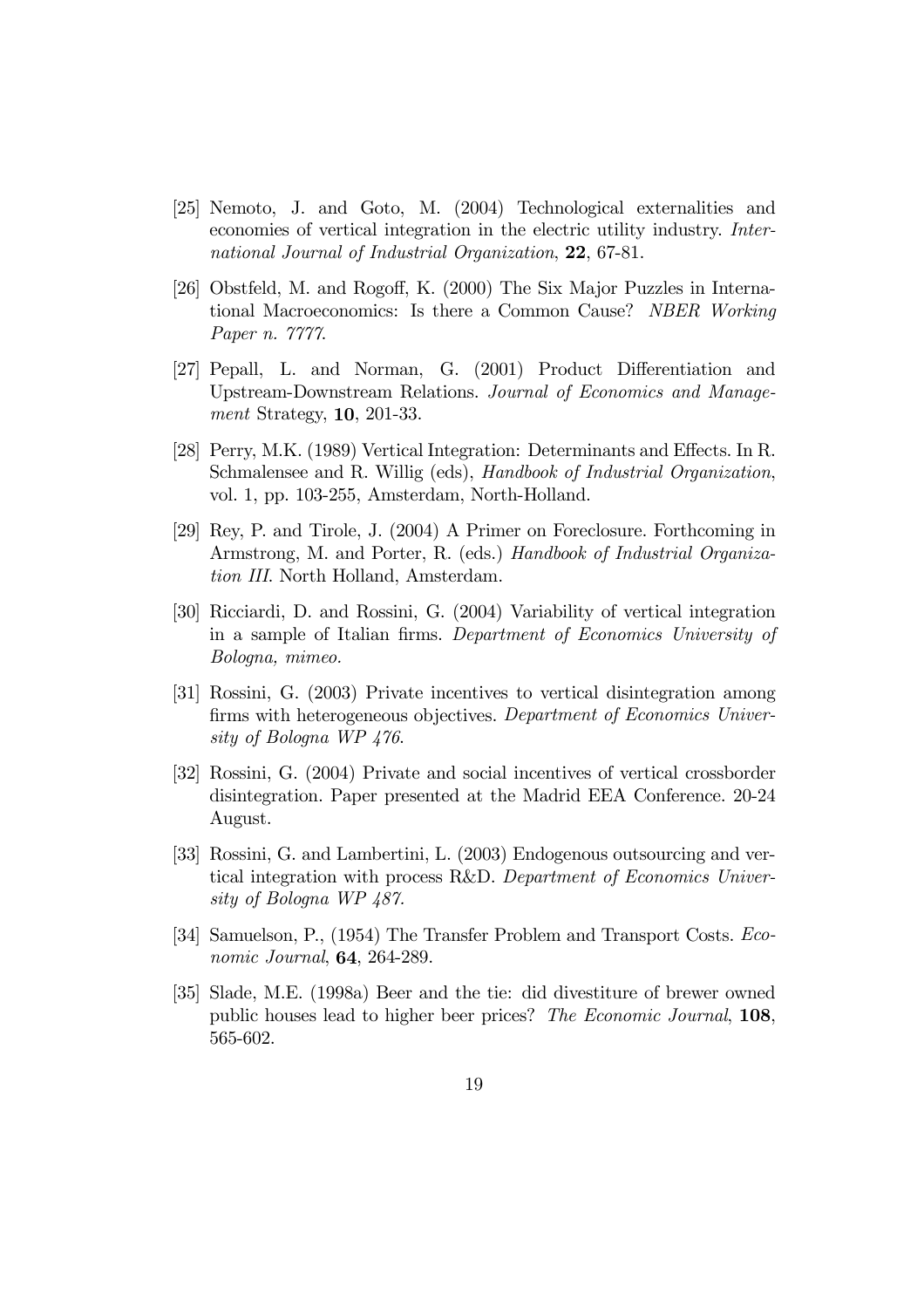- [36] Slade, M.E. (1998b) Strategic motives for vertical separation: evidence from retail gasoline markets. Journal of Law Economics and Organization, 14, 84-113.
- [37] Spencer, B. and R. Jones (1991) Vertical Foreclosure and International Trade Policy. Review of Economic Studies, 58, 153-179.
- [38] Spengler, J. (1950), Vertical Integration and Antitrust Policy. Journal of Political Economy, 58, 347-52.
- [39] Stephan, A. and Zhang, Z. (2004) Cost structure, market structure and outsourcing. Paper presented at the Madrid EEA Conference. 20-24 August.
- [40] Teece, D.J. (1976) Vertical Integration and Vertical Divestiture in the US Oil Industry. Institute for Energy Studies, Stanford CA.
- [41] Tirole, J. (1988) The Theory of Industrial Organization. MIT Press, Cambridge, MA.
- [42] Wallerstein, I. (1980) The Modern World System. II. Mercantilism and the European World Economy, 1600 - 1750. Academic Press, New York.
- [43] Williamson, O.E. (1971) The Vertical Integration of Production: Market Failure Considerations. American Economic Review, 61, 112-123.
- [44] World Trade Organization, (2003) World Trade Report 2003. Geneva, WTO.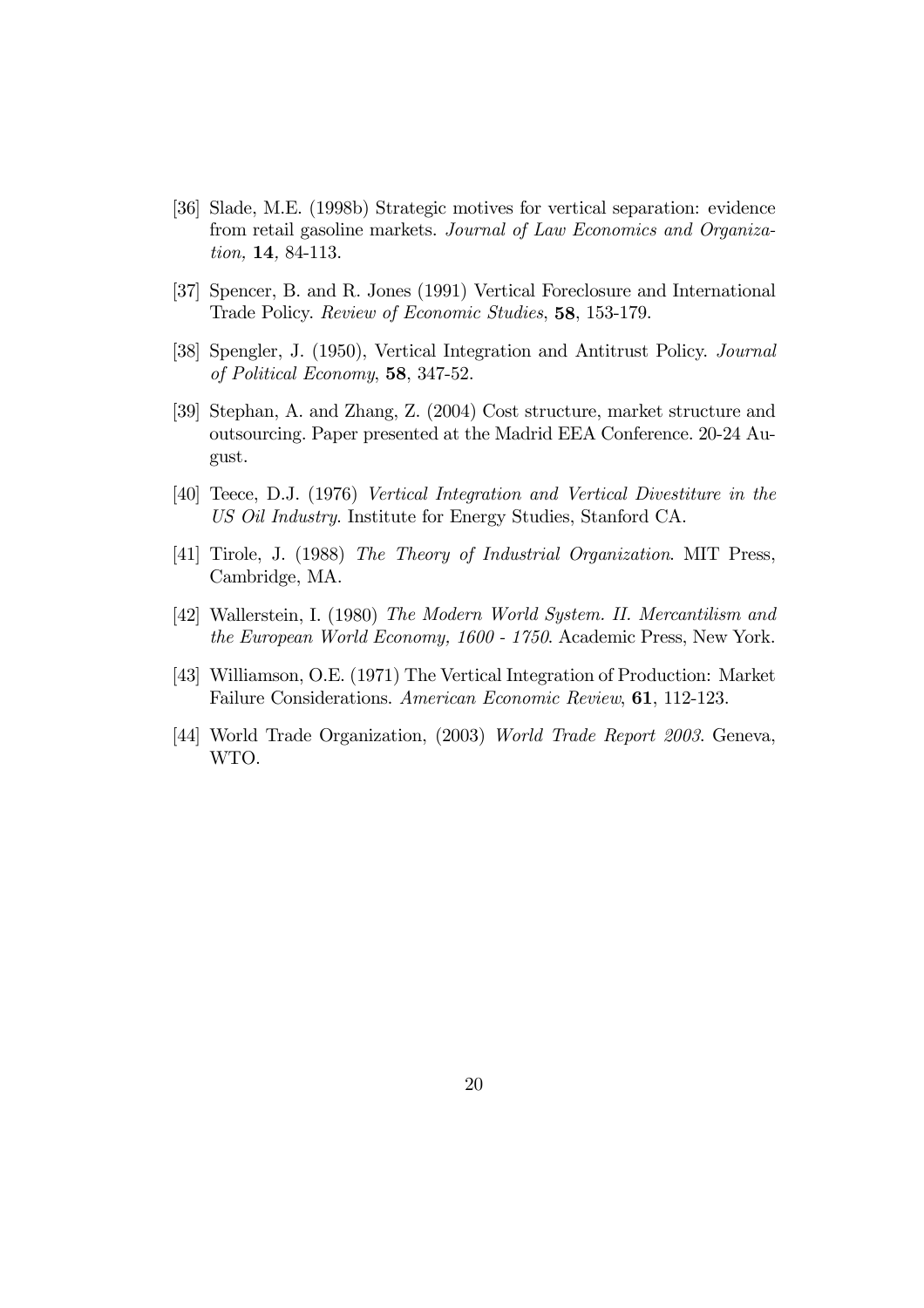# 5 Appendix Box

### 5.1 Appendix 1

Here we go through the proof of Lemma 1. First, we assume  $b = 1$ , i.e. perfect symmetry between the two countries.

#### 5.1.1 Quantities

First consider nonnegative requirements on quantities produced.

$$
x_{hh} \ge 0
$$
 if  $2t - c - (1 + c)t^2 + t^3 \ge 0$ , i.e.:  
 $c \le t - 1 + \frac{1+t}{1+t^2} = c_{hh1}$ . (35)

*i.e.*:

$$
x_h \ge 0
$$
 if  $\frac{1-t+2t^2}{t+t^3} - \frac{c}{t^3} \ge 0$ ,

$$
c \le \frac{t^2(1+t(2t-1))}{1+t^2} = c_{h1}.\tag{36}
$$

Then, compare the two quantities and get:

$$
x_{hh} - x_h = \frac{c + (t - 1)^3 t^2 - ct^4}{4(t^3 + t^5)}.
$$

Then  $x_{hh} \geq x_h$  if

$$
c \ge \frac{(t-1)^2 t^2}{1+t+t^2+t^3} = c_{h2}.\tag{37}
$$

We can draw  $c_{hh1}, c_{h1}, c_{h2}$  in the same space getting picture A1 below, where line I corresponds to (35) , II to (36), III to (37).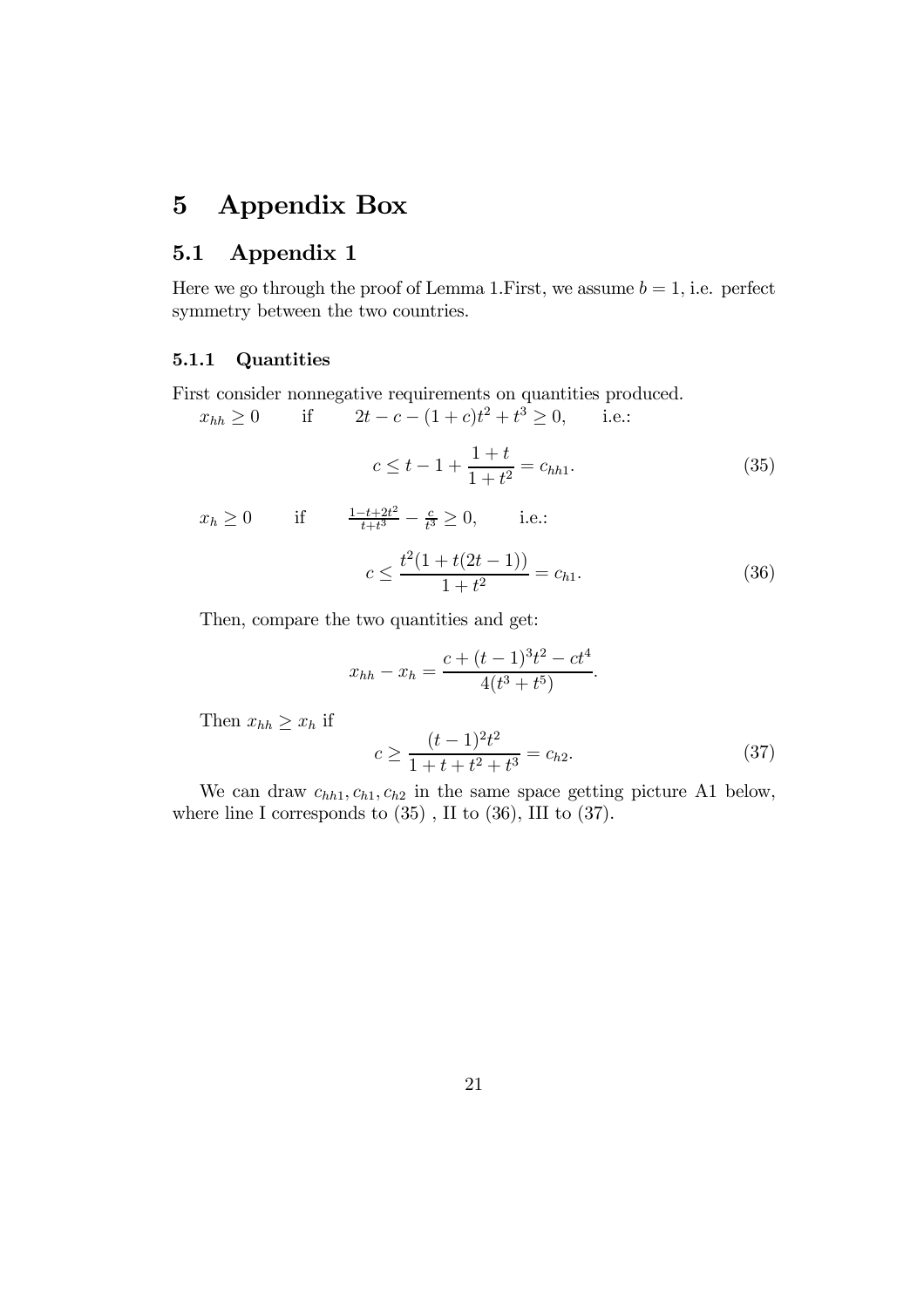Figure A1 : Quantities of VD as c and t vary



As it can be seen the area where both quantities are non negative is below the curve II. We have a reversal of the home bias effect in the tiny area below curve III.

As b increases the area, over which  $x_{hh} \geq x_h$ , shrinks and the home bias effect reverses. As b goes down the area where  $x_{hh} \leq x_h$  disappears..

#### 5.1.2 Prices

With  $b = 1$ ,

$$
p_h - p_f = \frac{(t-1)(c(1+c)t^2 + t^3)}{4(t^2 + t^4)}
$$
\n(38)

which is negative. As *b* changes (38) remains negative except for very low values of b.

#### 5.1.3 Profits

For  $b = 1$ , we have that:

$$
\pi_{fU}^* - \pi_{hD}^* =
$$
  
\n
$$
[c^2(1+t^2)^2(2t-1) + t^4(2b(3+b)t-4-b^2-(-1-2b)^2t^2+2t^3) - 2ct^2(b+t)(2t-1)(1+t^2)]/16(t^4+t^6).
$$
 (39)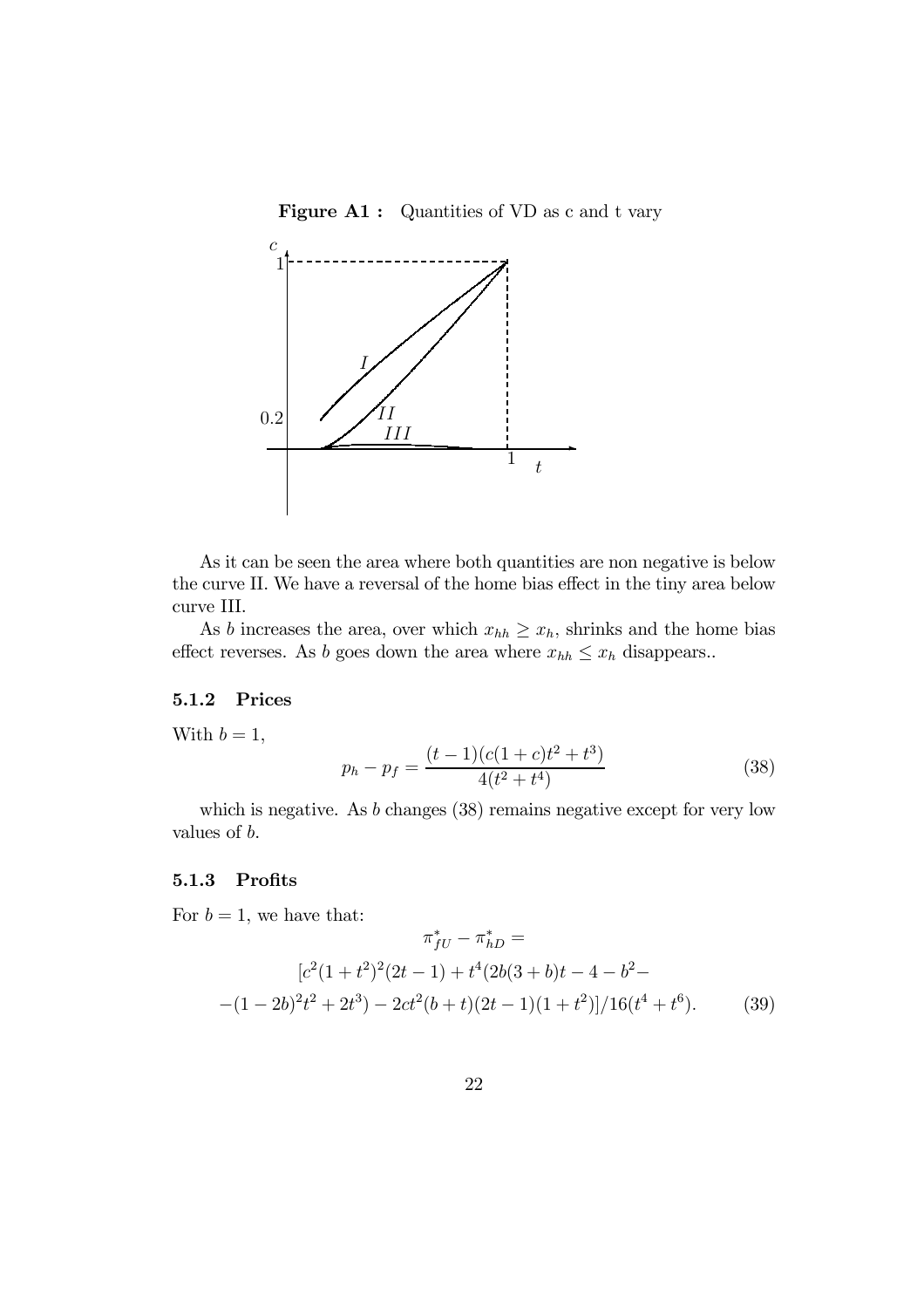The area where this is nonnegative in the space  $t, c$  is in picture  $A2^{10}$ .

Figure A2: Profits of U minus profits of D



In the picture (39) is assessed for 3 different levels of  $b = 0.5, 1.0, 2.0$ . When  $b = 1, 2$  the difference is positive in the area below the corresponding lines. When  $b = 0.5$ , this occurs above the corresponding line, i.e.: when f gets smaller, there is an area corresponding to low  $TC$  costs and low production costs where  $\pi_{hD}^* \geq \pi_{fU}^*$ .

### 5.2 Appendix 2

Here we go through the proof of Proposition 1.

#### 5.2.1 Prices

As for prices we have that:

$$
p_{fVI}^* - p_f^* = \frac{-t^2(b+t) + c(1+t^2)}{4(t^2+t^4)}
$$
\n(40)

while

$$
p_{hVI}^* - p_h^* = \frac{-t^2(b+t) + c(1+t^2)}{4(t+t^3)}.
$$
\n(41)

 $^{10}\rm{Meaningful}$  comparisons require  $t\geq0.5$  to get real numbers.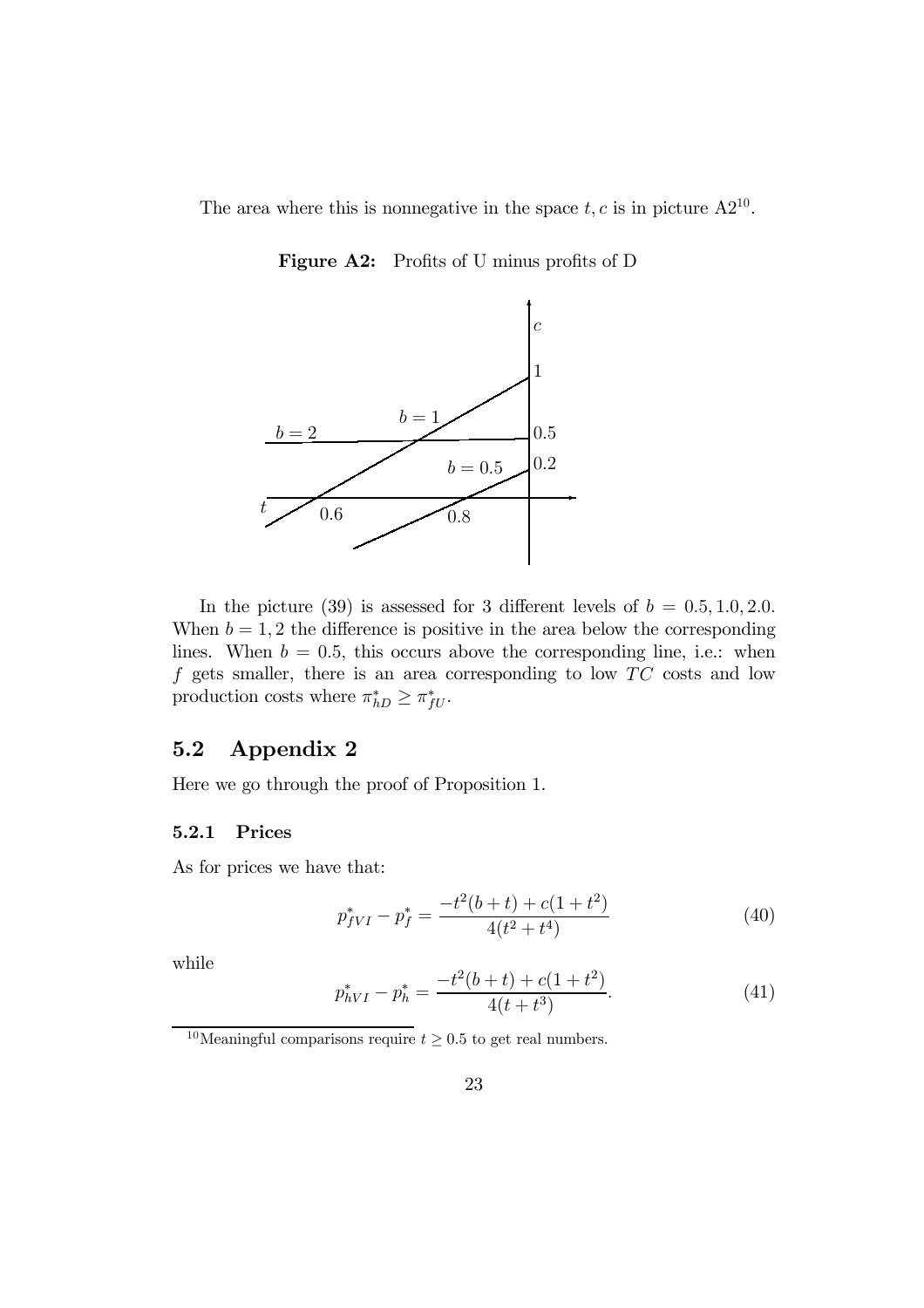For values of  $b \ge 1$  prices are lower with VI. For low values of b prices show the same pattern. However, the  $VI$  arrangement sells in both markets in a narrower range of parameters. In the range of parameters where only  $VD$ sells in h and f while VI sells only in h, the price of the final good in h may be lower with  $VD$  in a subset of the feasible set of  $VD$ .

Consider for instance  $b = 0.1$  in the picture A3.

Figure A3 : Prices: VD vs VI



On line I,  $c = t$ . Below it  $x_{hhVI} \geq 0$ . Line II corresponds to  $c = \frac{t^2(0.1+t)}{1+t^2}$ . Below it  $p_{fVI}^* - p_f^*$  and  $p_{hVI}^* - p_h^*$  are negative. Line III corresponds to  $c = 0.1t^2$ . Below it  $x^*_{hVI} \geq 0$ . Then, between line I and II the VD sells in both markets and prices are lower than with  $VI$  which sells only in  $h$ . This area gets larger as b goes down and shrinks as b goes up.

#### $5.2.2$  Profits

The  $VI$  arrangement always leads to higher profits. This can be seen easily from

$$
\pi_{hVI}^* - \pi_{hD}^* - \pi_{fU}^* = \frac{(3 - 2t)(t^2(b + t) - c(1 + t^2))^2}{16(t^4 + t^6)}
$$

which is always  $\geq 0$ . To prove the remaining part of the proposition we have to compute:

$$
\pi_{fU}^* - \pi_{hD}^* = \frac{1}{16(t^4 + t^6)} (2ct^2(b + t)(2t - 1)(1 + t^2) + c^2(2t - 1) \tag{42}
$$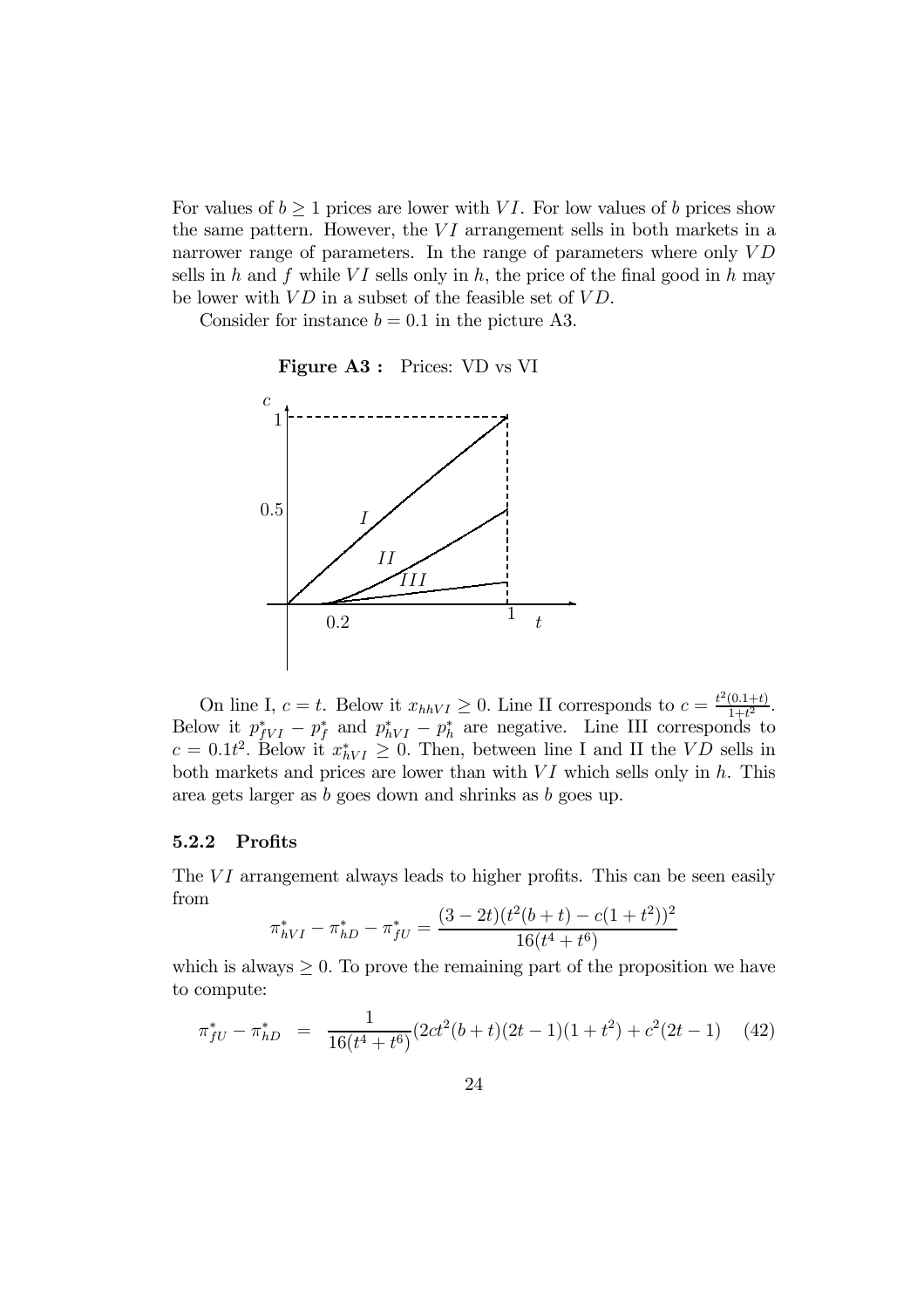$$
(1+t^2)^2 + t^4(2b(3+b)t - 4 - b^2 - (1-2b)^2t^2 + 2t^3))
$$

$$
\pi_{fU}^* - \frac{1}{2}\pi_{hVI}^* = \frac{(t^2(b+t) - c(1+t^2))^2}{8(t^3+t^5)} - \frac{.125((1+b^2)t^4 - 2ct^2(b+t) + c^2(1+t^2))}{t^4}
$$
(43)

$$
\pi_{hD}^* - \frac{1}{2} \pi_{hVI}^* = \frac{1}{(t^4 + t^6)} (0.125ct^2(b+t)(1+t^2) - 0.062c^2(1+t^2)^2 + (44) + t^4(0.125 - 0.375bt - 0.062^2 + b^2(0.125t^2 - 0.062)))
$$

Close inspection of the three above expressions easily confirm the second part of the proposition.

# 5.3 Appendix 3

Proof of Proposition 2. Optimal controls and equilibrium variables are:

$$
y_f^* = \frac{-16t(\overline{c}(1+t)(1+t^2) - (b+t)t^2)}{\Omega} \tag{45}
$$

$$
x_{hh}^{*} = \frac{-[(bt-1)(1+t^{2}) - 4(t+t^{3})(\overline{c}-4+(4b-4+\overline{c})t+(3b+\overline{c})t^{2} + (\overline{c}-1)t^{3})\gamma + 32t^{3}(\overline{c} + (\overline{c}-2)t+(\overline{c}+b)t^{2} + (\overline{c}-1)t^{3})\gamma^{2}]/\gamma^{2}(1+t^{2})\Omega}{\gamma^{2}(1+t^{2})\Omega}
$$
\n(46)

$$
x_h^* = -[t(bt-1)(1+t^2)^2 - 4(t+t^3)(\overline{c} - 4 + (4b - 4 + \overline{c})t + (3b + \overline{c})t^2 + (\overline{c} - 1)t^3)\gamma + 32t^3(\overline{c} + (\overline{c} - 2)t + (b + \overline{c})t^2 + (3b + \overline{c})t^3)\gamma^2]/2(1+t^2)\Omega
$$
\n(47)

$$
\pi_h^* = \left[ \left( 2\overline{c}^2 (1 + t + t^2 + t^3)^2 \gamma - 4a \overline{c} t^2 (1 + t)^2 (1 + t^2) \right) \right]
$$
(48)  
\n
$$
\left( t^2 (2\gamma - 1) - 1 \right) +
$$
  
\n
$$
+ a^2 (1 + t(2 + t(-1 + t(-8\gamma + t[-1 - 2\gamma + t
$$
  
\n
$$
(2\gamma - 1) [6 + t (10\gamma - 5 + 2t (2 - 6\gamma + t(5\gamma - 2)))]])))) \right) / \left\{ 4(1 + t^2) \left[ 1 + t \left( 2 + t + t^2 (2 - 4\gamma) \right) \right]^2 \right\}.
$$
  
\n
$$
y_h^* = \frac{-(-t^2(b + t) + \overline{c}(1 + t)(1 + t^2))(t^2(8\gamma - 1) - 1)}{t\Omega}
$$
(49)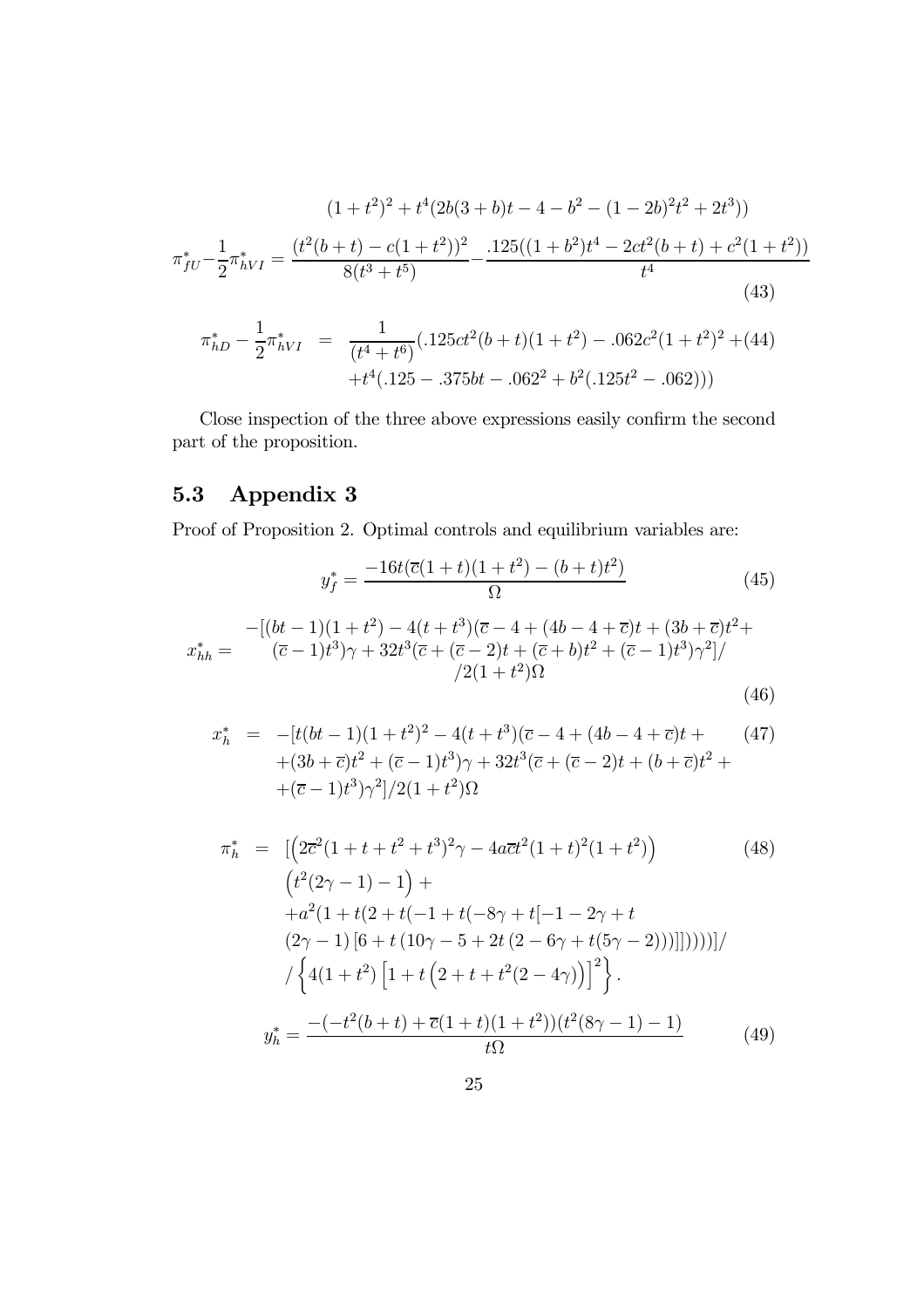where

$$
\Omega = (1 + t^2)^2 - 16t(1 + t)(1 + t^2)\gamma + 64t^4\gamma^2).
$$

Profits are:

$$
\pi_f^* = \frac{8t(t^2(b+t) - \overline{c}(1+t)(1+t^2))^2\gamma^2}{(1+t^2)\Omega}
$$

$$
\pi_h^* = (t^2(bt-1)^2(1+t^2)^4 - 2(1+t^2)^3(-2\overline{c}t^2(1+t)(b+t)(1+t^2) ++ \overline{c}^2(1+t)^2(1+t^2)^2 + t^3(16+t(16+t^2-2b(16+15t)++ b^2(1+16t(1+t)))))\gamma + 16(t+t^3)^2(-6\overline{c}t^2(1+t)(b+t)(1+t^2) ++ 3\overline{c}^2(1+t)^2(1+t^2)^2 + t^2(16+t(32+24t+3t^3+b^2t(19+8t(4+3t)) -- 2b(16+t(32+21t))))\gamma^2 - 128t^4(1+t^2)(-6\overline{c}t^2(1+t)(b+t)(1+t^2) ++ 3\overline{c}(1+t)^2(1+t^2)^2 + t^3(16+t(16+3t^2+b^2(1+4t)(3+4t) -- 2b(16+13t))))\gamma^3 + 1024t(-2\overline{c}t^2(1+t)(b+t)(1+t^2) ++ \overline{c}^2(1+t)^2 + t^4(4-6bt+t^2+b^2(1+4t^2)))\gamma^4)/4t^2(1+t^2)\Omega
$$

Prices of the final good in  $h$  and  $f$  are, respectively:

$$
p_f^* = ((1+t^2)^2(t+b(2+t^2)) - 4(1+t^2)(8bt + \overline{c}(1+t)(1+t^2) + t^2(4+t^2) + 4t^2(7t^2+4t^2))\gamma + 32t^2(\overline{c}(1+t)(1+t^2) + t^2(t+b(3+2t^2)))\gamma^2)/
$$
  
\n
$$
p_h^* = ((1+t^2)^2(1+t(b+2t)) - 4(t+t^3)(4+\overline{c}+(4+4b+\overline{c})t+(8+3b+\overline{c})t^2 + (7+\overline{c})t^3)\gamma + 32t^3(\overline{c}+(2+\overline{c})t+t^2(b+\overline{c}) + (3+\overline{c})t^3)\gamma^2)/2(1+t^2)\Omega
$$
\n(50)

Second best social welfare  $(SW)$  in the two countries<sup>11</sup>, are

$$
SW_h = \pi_h^* + \frac{1}{2}(1 - p_h^*)(x_{hh}^*),
$$
  

$$
SW_f = \pi_f^* + \frac{1}{2}(b - p_f^*)(t x_h^*).
$$

When we have  $VI$ , optimization leads to equilibrium<sup>12</sup> values:

$$
x_{hhVI}^* = -\frac{(bt-1)(1+t^2) - 2t^3(\overline{c} + (\overline{c}-1)t)\gamma}{2\Psi}
$$
(52)

 $\rm ^{11}Deta$ iled formulas are available upon request.

<sup>&</sup>lt;sup>12</sup>SOCs are all met in the feasible set of parameters.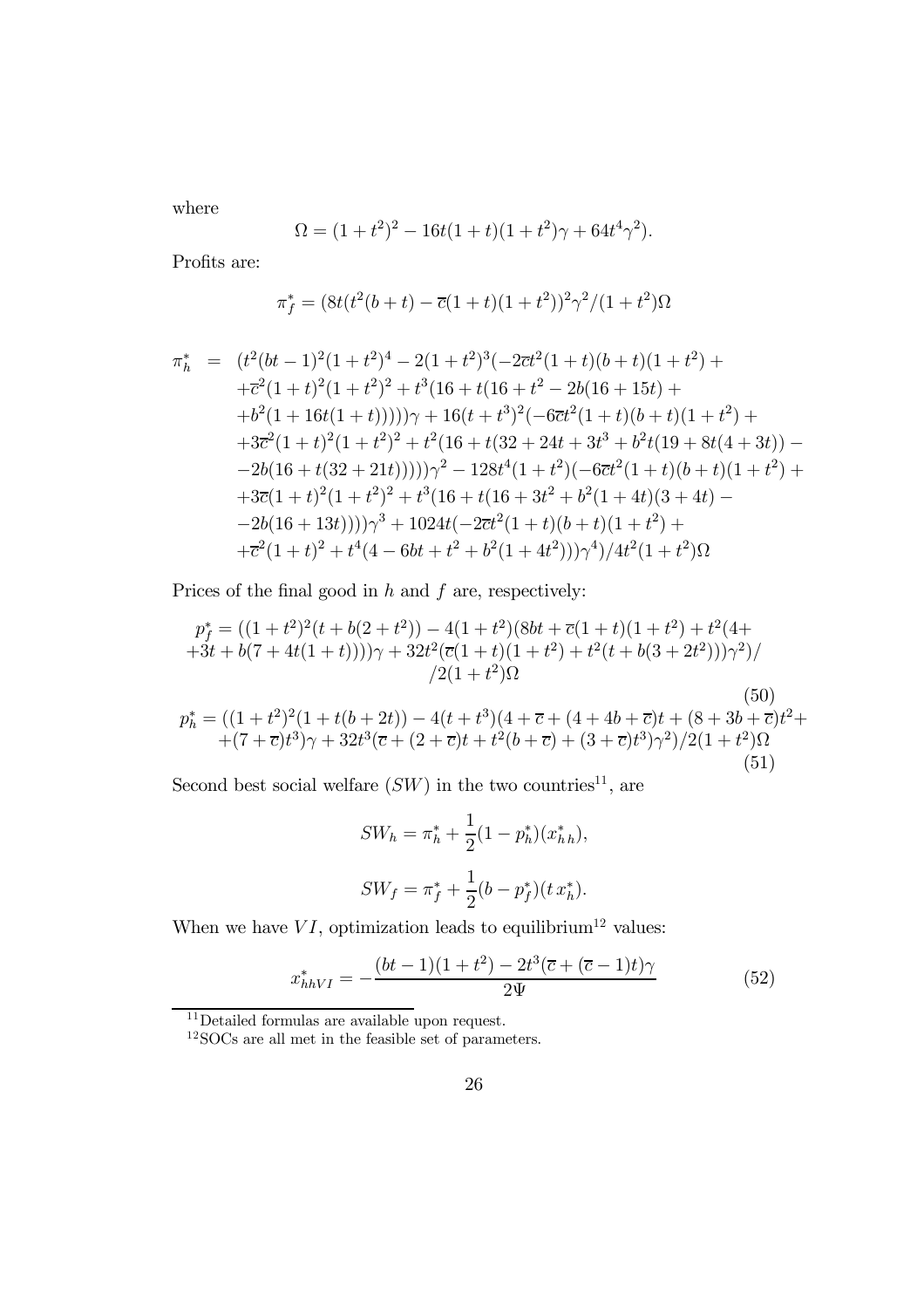$$
x_{hVI}^* = \frac{1 + t(t - 2\overline{c}(1+t)\gamma + b(t^2(2\gamma - 1) - 1))}{2\Psi} \tag{53}
$$

$$
y_{hVI}^* = -\frac{t(-t^2(b+t) + \overline{c}(1+t)(1+t^2))}{\Psi} \tag{54}
$$

$$
y_{fVI}^* = \frac{t^2(b+t) - \overline{c}(1+t)(1+t^2)}{\Psi}.
$$
\n(55)

Equilibrium profits, prices and  $SW$  are:

$$
\pi_{VI}^* = \frac{\left[ -(bt - 1)^2 (1 + t^2) + 2((1 + b^2)t^4 - 2\overline{c}t^2(1 + t)(b + t) + \right.}{+ \overline{c}^2 (1 + t)^2 (1 + t^2))\gamma \right]/4\Psi} \tag{56}
$$

$$
p_{fVI}^* = b - \frac{t(1 + t(t - 2\overline{c}(1+t)\gamma + b(-1 + t^2(2\gamma - 1))))}{2\Psi} \tag{57}
$$

$$
p_{hVI}^* = \frac{-(1+t^2)(1+t(b+2t)) + 2t^3(\overline{c} + t + \overline{c}t)\gamma}{2\Psi}
$$
(58)

where

$$
\Psi = -2(1+t^2)^2 + 4t^4\gamma
$$

To prove Proposition 2, we have to resort to numerical calibration of exogenous parameters. In Table A1 below, we provide just an excerpt of numerical simulations taking place within the parameters sets consistent with second order conditions and nonnegativity constraints. Market size of  $h$  is normalized to 1,  $\overline{c} = .2$ ,  $\gamma = 9$ . TC costs include all costs and duties to sell a good abroad. We assume that they vary between zero and 30%, i.e.  $t \in [0.7, 1]$ . This is consistent with the twin observation that  $i$ ) the average tariff rate for OECD countries is some 4%, while in other areas varies around an average 5-6% (Laird and Yeates, 1990; WTO, 2003); ii) pure transport costs are some  $5\%$  of the final price (Obstfeld and Rogoff, 2000). In integrated areas, such as the EU, crossborder transaction costs are some 5%. Outside they range between a maximum  $30\%$  and a lower bound of  $10\%^{13}$ .

<sup>&</sup>lt;sup>13</sup>A more radical view can be found in Anderson and van Wincoop (2004) where  $TC$ costs loom quite larger than what we assume.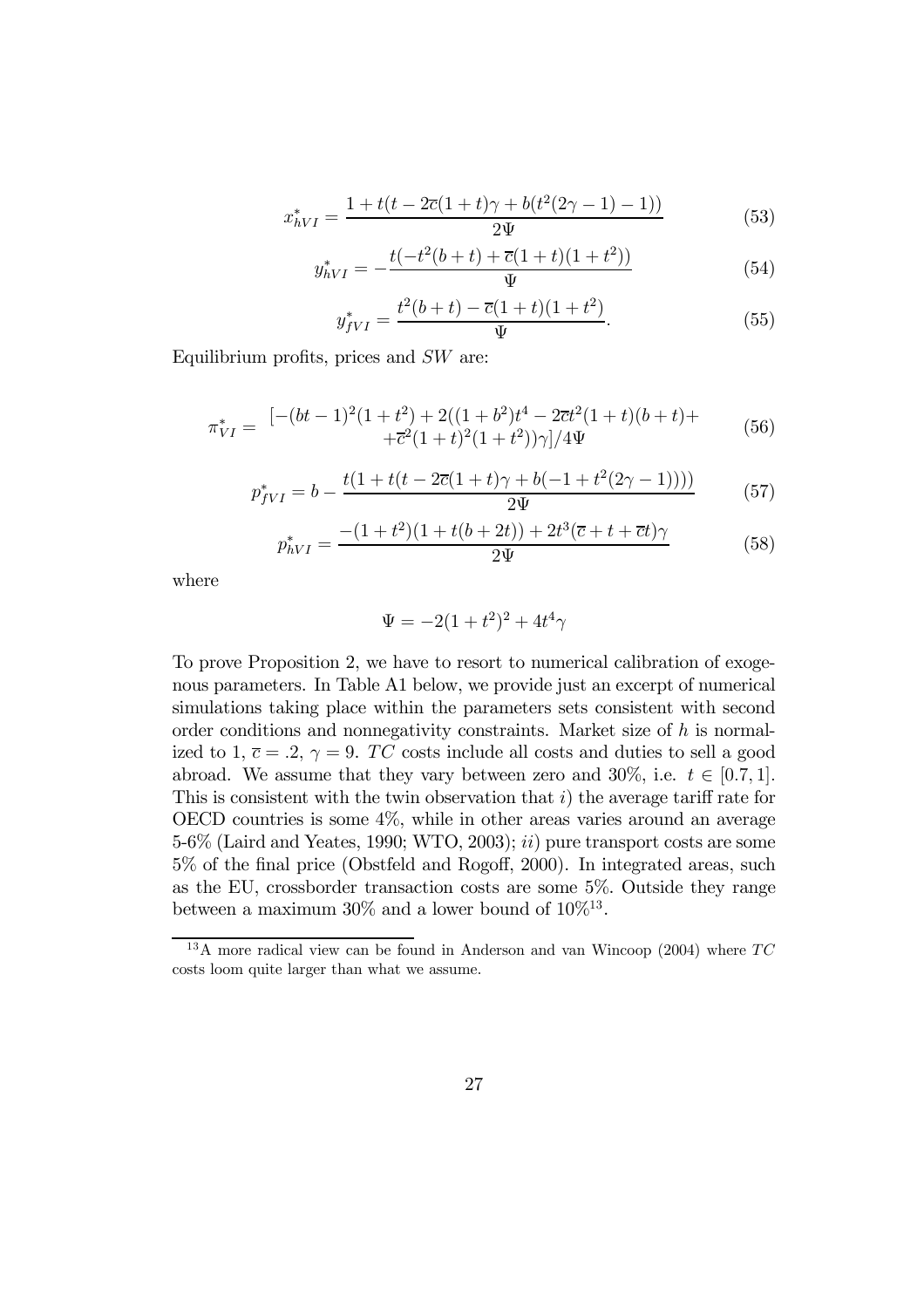Table A1

|                  | VD          |      |         |         | VI   |      |         |         |
|------------------|-------------|------|---------|---------|------|------|---------|---------|
|                  | $t=.7; b=1$ | .9:1 | .8; .75 | .8; 1.5 | .7;1 | .9;1 | .8; .75 | .8; 1.5 |
| $p_h$            | .805        | .827 | .790    | .868    | .584 | .618 | .637    | .531    |
| $p_f$            | .936        | .863 | .738    | 1.21    | .612 | .624 | .546    | .790    |
| $\pi_h$          | .041        | .047 | .043    | .097    |      |      |         |         |
| $\pi_f$          | .033        | .078 | .028    | .138    |      |      |         |         |
| $\mathcal{C}$    | .184        | .182 | .187    | .173    | .097 | .114 | .131    | .056    |
| $\boldsymbol{z}$ | .166        | .163 | .174    | .143    | .043 | .102 | .114    | .015    |
| $x_{hh}$         | .195        | .173 | .210    | .131    | .425 | .396 | .363    | .475    |
| $x_h$            | .091        | .152 | .015    | .362    | .567 | .425 | .254    | .893    |
| $y_h$            | .016        | .018 | .012    | .027    | .113 | .096 | .069    | .154    |
| $y_f$            | .033        | .037 | .026    | .056    | .164 | .104 | .086    | .194    |
| $w_h$            | .059        | .062 | .065    | .106    | .267 | .290 | .185    | .573    |
| $w_f$            | .034        | .088 | .028    | .179    | .087 | .073 | .020    | .252    |
| $\pi_{VI}$       |             |      |         |         | .172 | .214 | .119    | .464    |

### 5.4 Appendix 4

R&D carried out by  $D$  and  $U$  exerts a reciprocal beneficial effect, since we assume that the market provides better incentives than  $VI$  for the diffusion of R&D knowledge. This is a non-Schumpeterian hypothesis that can be contrasted on many grounds. We analyze one way and two ways spillovers. The analytical presentation is confined to two way spillovers<sup>14</sup>. Cost equations become:

$$
c_S = \overline{c} - y_h - \beta y_f \tag{59}
$$

and

$$
z_S = \overline{c} - y_f - \beta y_h. \tag{60}
$$

with  $y_h - \beta y_f \in [0, \overline{c}]$  and  $y_f - \beta y_h \in [0, \overline{c}].$ 

In Table A2 below we show results of numerical simulations. Calibration replicates Table A1, but with  $\beta = 0.7$  and  $\gamma = 16$ .

<sup>14</sup>One way spillover can easily be obtained from the two ways. We consider only one case of one way spillover, i.e. from D to U.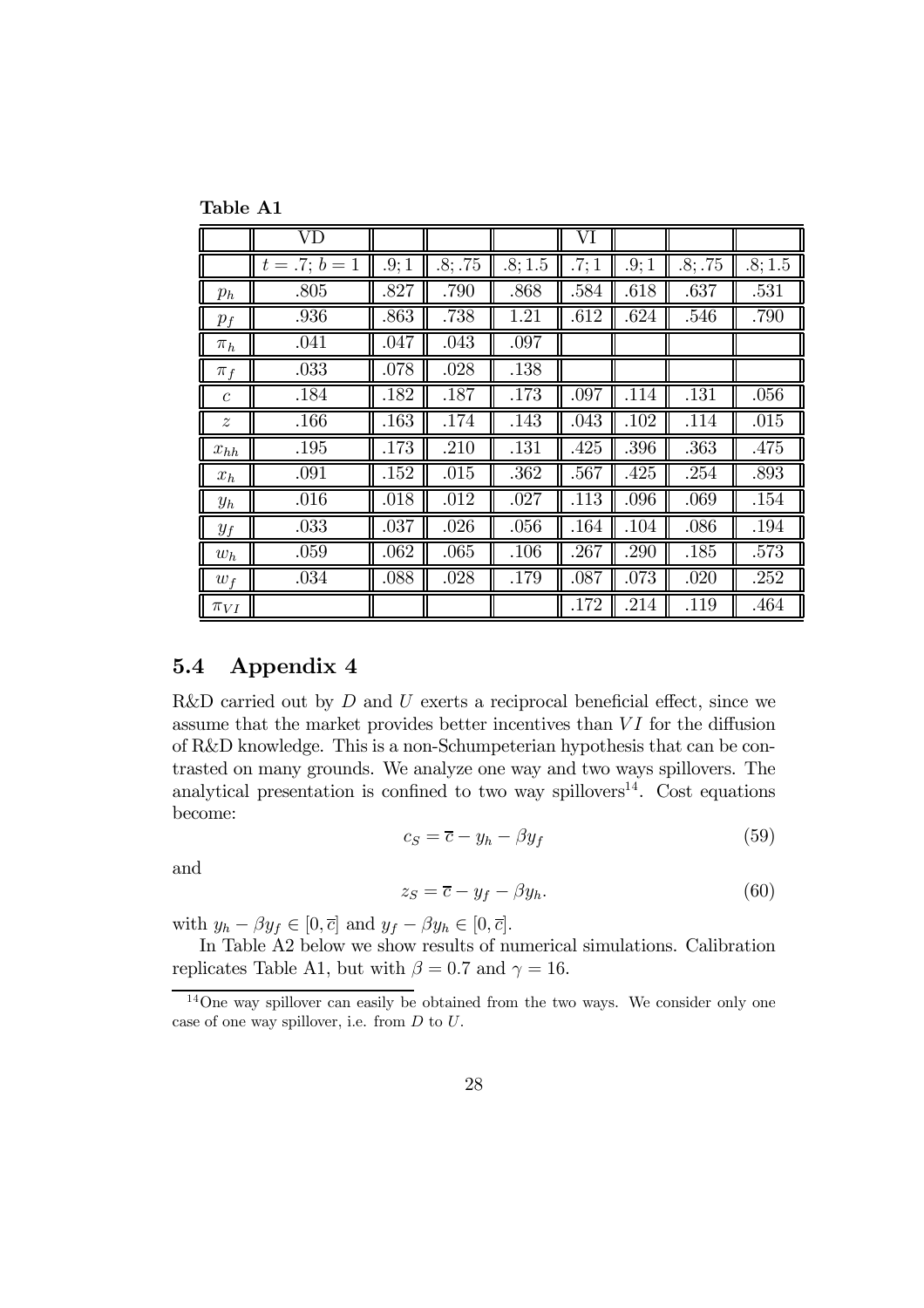|                | Table $A2^{15}$ |          |            |          |        |         |
|----------------|-----------------|----------|------------|----------|--------|---------|
|                | $VD-2ws$        | $VD-2ws$ | $VD - 1ws$ | $VD-1ws$ | VI     | VI      |
| $y_h$          | 0.71            | .64      | .65        | .59      | 1.32   | 1.18    |
| $y_f$          | 1.12            | 1.07     | .65        | .59      | 1.64   | 1.24    |
| $x_{hh}$       | 5.70            | 5.13     | 5.16       | 4.74     | 9.44   | 9.19    |
| $x_h$          | 5.79            | 5.13     | 5.30       | 4.78     | 11.62  | 9.62    |
| $p_h$          | 14.30           | 14.87    | 14.70      | 15.22    | 10.56  | 10.81   |
| $p_f$          | 15.37           | 15.13    | 15.87      | 15.50    | 10.71  | 10.86   |
| $\mathfrak{g}$ | 6.48            | 8.67     | 6.44       | 8.59     |        |         |
| $\pi_h$        | 49.85           | 46.78    | 41.73      | 40.28    |        |         |
| $\pi_f$        | 60.04           | 74.90    | 54.66      | 69.49    |        |         |
| $\pi_{VI}$     |                 |          |            |          | 139.94 | 144.69  |
| $w_h$          | 66.77           | 59.93    | 55.78      | 51.70    | 184.46 | 186.89  |
| $w_f$          | 70.76           | 86.77    | 63.17      | 79.63    | 43.20  | 41.80   |
| $cs_h$         |                 |          |            |          | 44.52  | 42.20   |
|                | $t=.8$          | $t=.95$  | $t=.8$     | $t=.95$  | $t=.8$ | $t=.95$ |

We compare three cases: 1) a  $VD$  crossborder arrangement with one way spillover from  $D$  to  $U$ , 2) a similar  $VD$  case with two ways spillover 3) a  $VI$ without spillover.

We may the write:

**Remark A1** As  $TC$  costs decrease there is an incentive for the  $U$  section of the VI MNF to go VD. This occurs with two ways spillover, since profits of  $U$  are larger than those imputed to it in the  $VI$  arrangement (i.e.:  $\pi_f \geq 1/2\pi_{VI}$ ). This private incentive is reinforced by the public incentive owing to the decrease of welfare of  $f$  that takes place with  $VI$  as  $TC$  costs subside and welfare of h goes up.

 $15VD - 2ws$  stands for *VD* with two ways vertical spillover, while  $VD - 1ws$  stands for VD with one way spillover.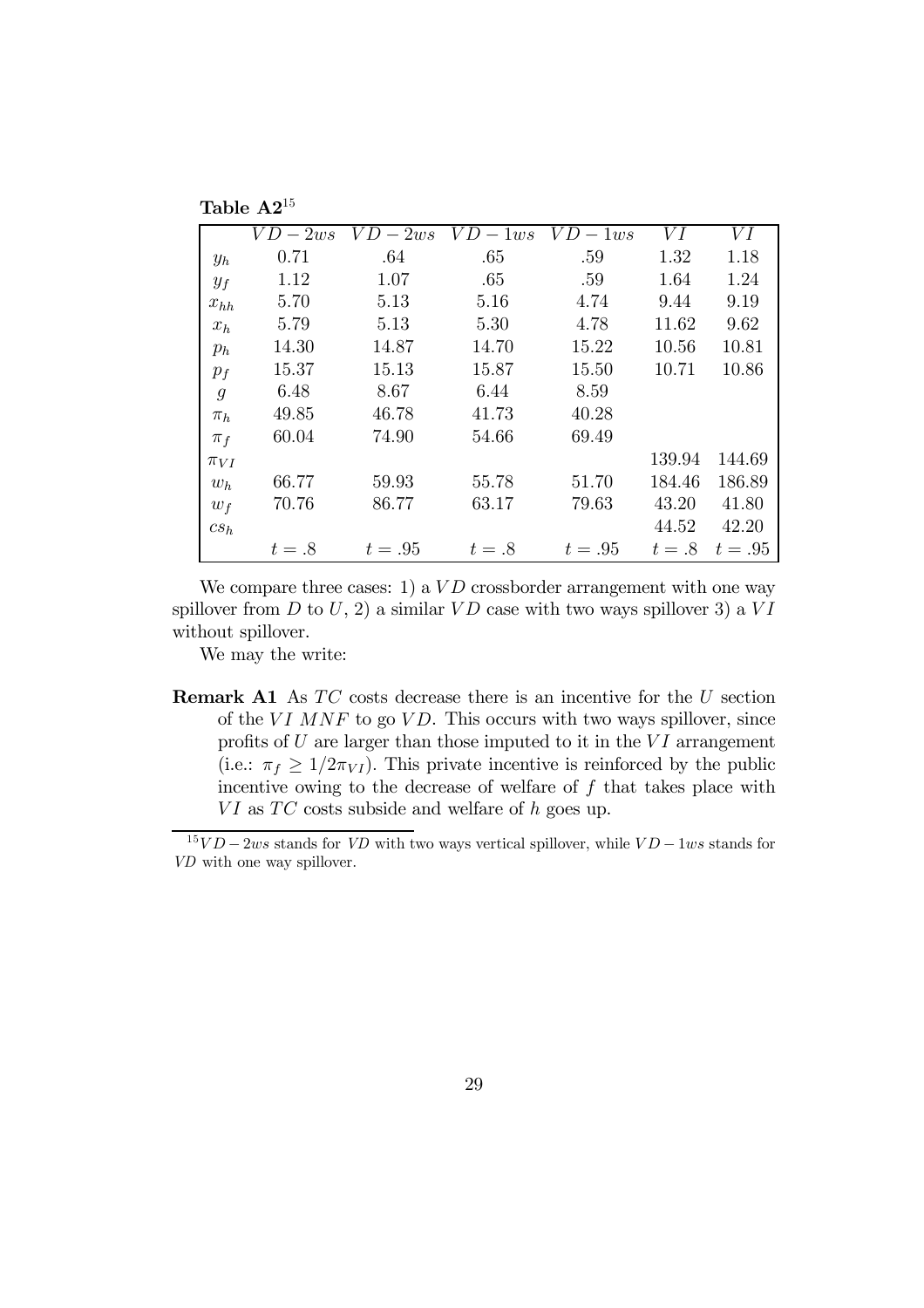### 5.5 Appendix 5

Equilibrium<sup>16</sup> controls for the  $VI$  case are:

$$
p_h^* = \frac{2z + t(c(2 - 2s + 5t) - 2s z + 5t(a + z))}{2t(6t - s)}
$$
(61)

$$
p_f^* = \frac{2z + t(c(2 - 2s + 5t) - 2s z + 5t(b + z))}{2t(6t - s)}
$$
(62)

$$
x_h^* = \frac{2z - t(b(t - s) + c(s + t - 2) + z(s + t))}{s(s - 6t)t^2}
$$
(63)

$$
x_{hh}^* = \frac{t(7t\,z - 5a\,t + c(7t - 2)) - 2z}{2(s - 6t)t}
$$
\n(64)

$$
x_f^* = \frac{2z - t(a(t - s) + c(s + t - 2) + z(s + t))}{s(s - 6t)t^2}
$$
(65)

$$
x_{ff}^* = \frac{t(7t\,z - 5b\,t + c(7t - 2)) - 2z}{2(s - 6t)t}
$$
\n(66)

 $U$  firms set prices for inputs enjoying a quasi-monopoly position since the foreign D must buy from them an amount determined by their exports of the final good.

$$
p_{mh}^* = \frac{t(c(s(2-4t) + 3(t-2)t) + 6z + t(2as + 3at - 4sz + 3t z))}{2(6t - s)}
$$
(67)

$$
p_{mf}^* = \frac{t(c(s(2-4t) + 3(t-2)t) + 6z + t(2b s + 3b t - 4s z + 3t z))}{2(6t - s)}.
$$
 (68)

Reduced form equilibrium profits and welfare can be easily found by simple substitution<sup>17</sup>.

 $^{16}\rm{SOCs}$  are met provided that:

$$
t\geq \frac{1}{6}s.
$$

 $^{17}\mathrm{Formulas}$  are not reported because they are too long.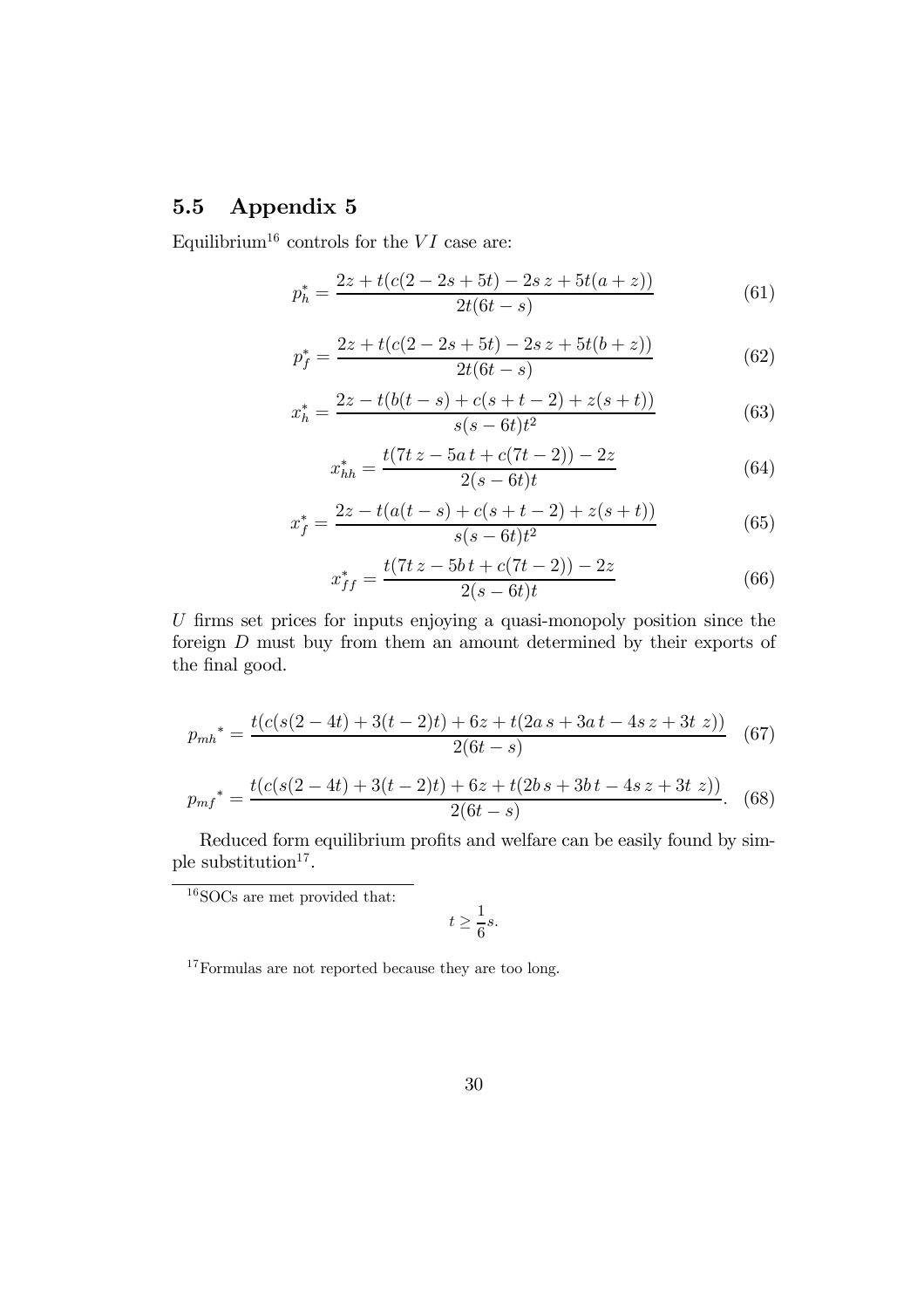For the  $VD$  case, assuming Cournot competition in  $D$ , we get optimal  $controls<sup>18</sup>$ :

$$
x_{hh}^{*} = [at^{2}(5 - st - 4t^{2} + 2st^{3}) + ct(2 - (7 + s)t + (69)
$$
  
+2(1 + s)t<sup>2</sup> + 2(1 + s)t<sup>3</sup> -  
-4st<sup>4</sup>) - (2t<sup>2</sup> - 1)(2 - st - t<sup>2</sup> + 2st<sup>3</sup>)z]/  
/ [6t<sup>2</sup>(2 - st - t<sup>2</sup> + 2st<sup>3</sup>)]

$$
x_h^* = [bt^2(2 - 4st - t^2 + 5st^3) + ct(-4 + 2(1 + s)t + 2(1 + s)t^2 - (70)- (1 + 7s)t^3 + 2st^4) + (t^2 - 2)(2 - st - t^2 + 2st^3)z]// [6st^3(2 - st - t^2 + 2st^3)]
$$
g_h^* = \frac{2z - 2ct + t(t(a + c + cs + (a - 2c)st) + (s(2t^2 - 1) - t)z)}{2[2 - t(s + t - 2st^2)]}
$$
(71)
$$

$$
p_h^* = [at^2(5 - t^2 + st(5t^2 - 1)) + ct(2 + t((1 - t)(5 + t) + 7t^2) + s(-1 + t(-4 + t(5 + 2t)))) +
$$
  
+ (1 + t<sup>2</sup>)(2 - t<sup>2</sup> + st(2t<sup>2</sup> - 1))z]/  
/ [6t<sup>2</sup>(2 - st - t<sup>2</sup> + 2st<sup>3</sup>)].

We just provide a brief proof of **Act 3** of Remark 1 resorting to the diagram below, where  $\pi_{VD}$  is the sum of profits of the U and D firms operating in one country, while  $\pi_{VI}$  is the profit of the VI firm. As it can be seen, the gap between the two increases as  $TC$  costs go down.

<sup>18</sup>Socs and stability conditions are always met. Varaibles for country F are not reported for sake of brevity.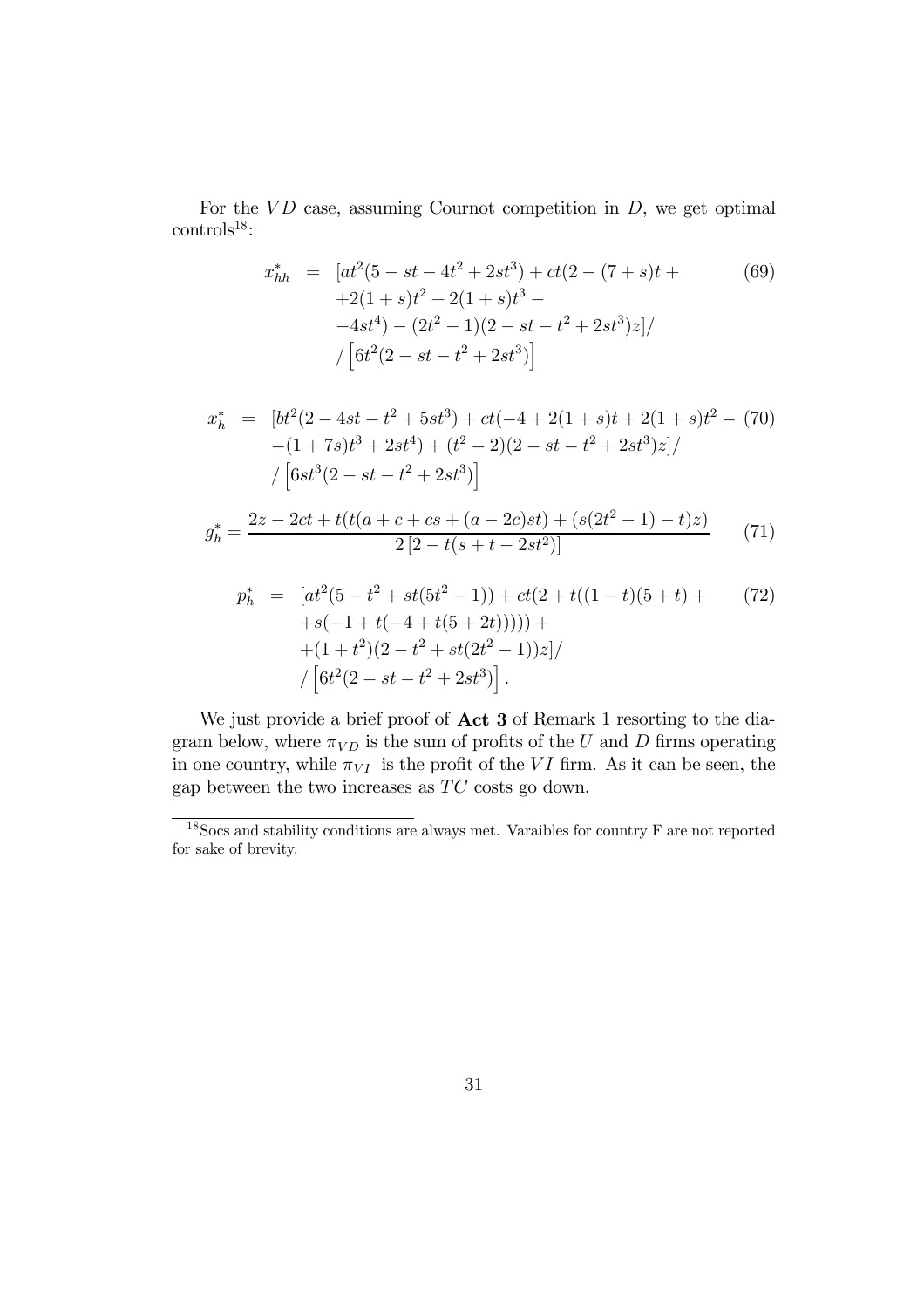Figure A4 : Profits of VD and VI as t varies



We omit proofs for the other remarks and confine to numerical simulations in the ensuing Tables.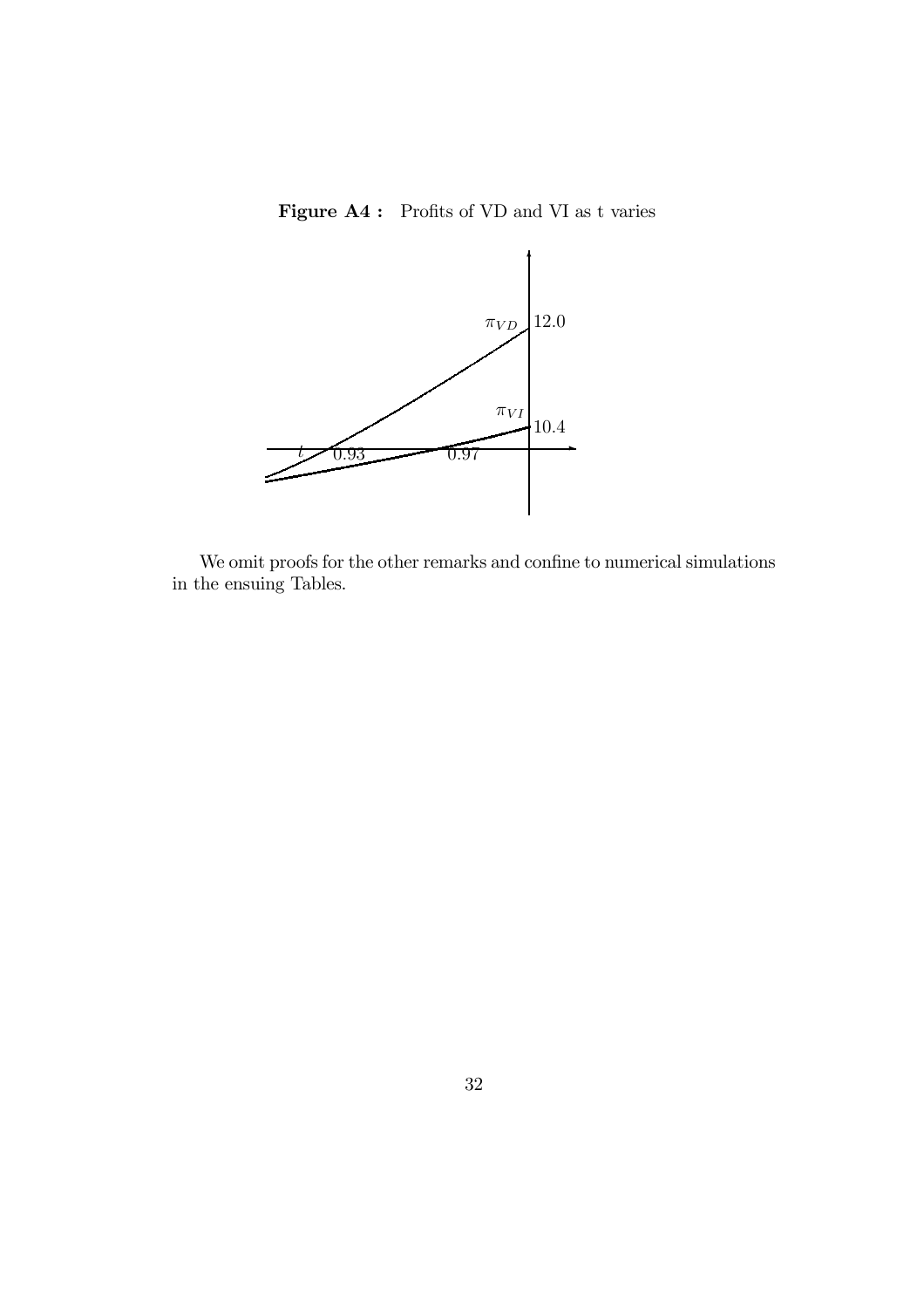|                      | $VD, t = .9$ | $VD, t = .95$ | $VI, t = .9$       | $VI, t = .95$      |
|----------------------|--------------|---------------|--------------------|--------------------|
| $x_h$                | 1.13         | 1.58          | .52                | .85                |
| $x_{hh}$             | 1.69         | 1.35          | 2.88               | 2.80               |
| $x_f$                | 1.13         | 1.58          | .52                | .85                |
| $x_{f\underline{f}}$ | 1.69         | 1.35          | 2.88               | 2.80               |
| $p_h$                | 7.80         | 7.90          | 6.88               | 6.80               |
| $p_f$                | 7.80         | 7.90          | 6.88               | 6.80               |
| $g_h$                | 4.10         | 4.55          | $p_{mh} = 3.58$    | $p_{mh} = 3.87$    |
| $g_f$                | 4.10         | 4.55          | $p_{mf} = 3.58$    | $p_{mf} = 3.87$    |
| $\pi_{hU}$           | 5.94         | 7.48          | $\pi_{hVI} = 9.25$ | $\pi_{hVI} = 9.74$ |
| $\pi_{fU}$           | 5.94         | 7.48          | $\pi_{fVI} = 9.25$ | $\pi_{fVI} = 9.74$ |
| $\pi_{hD}$           | 3.39         | 2.95          |                    |                    |
| $\pi_{fD}$           | 3.39         | 2.95          |                    |                    |
| $W_h$                | 12.32        | 13.43         | 14.47              | 15.51              |
| $W_f$                | 12.32        | 13.43         | 14.47              | 15.51              |
| $\parallel s = 0.5$  | $c=z=2$      | $a = b = 10$  |                    |                    |

Table A3: VI and VD Duopoly as  $t$  increases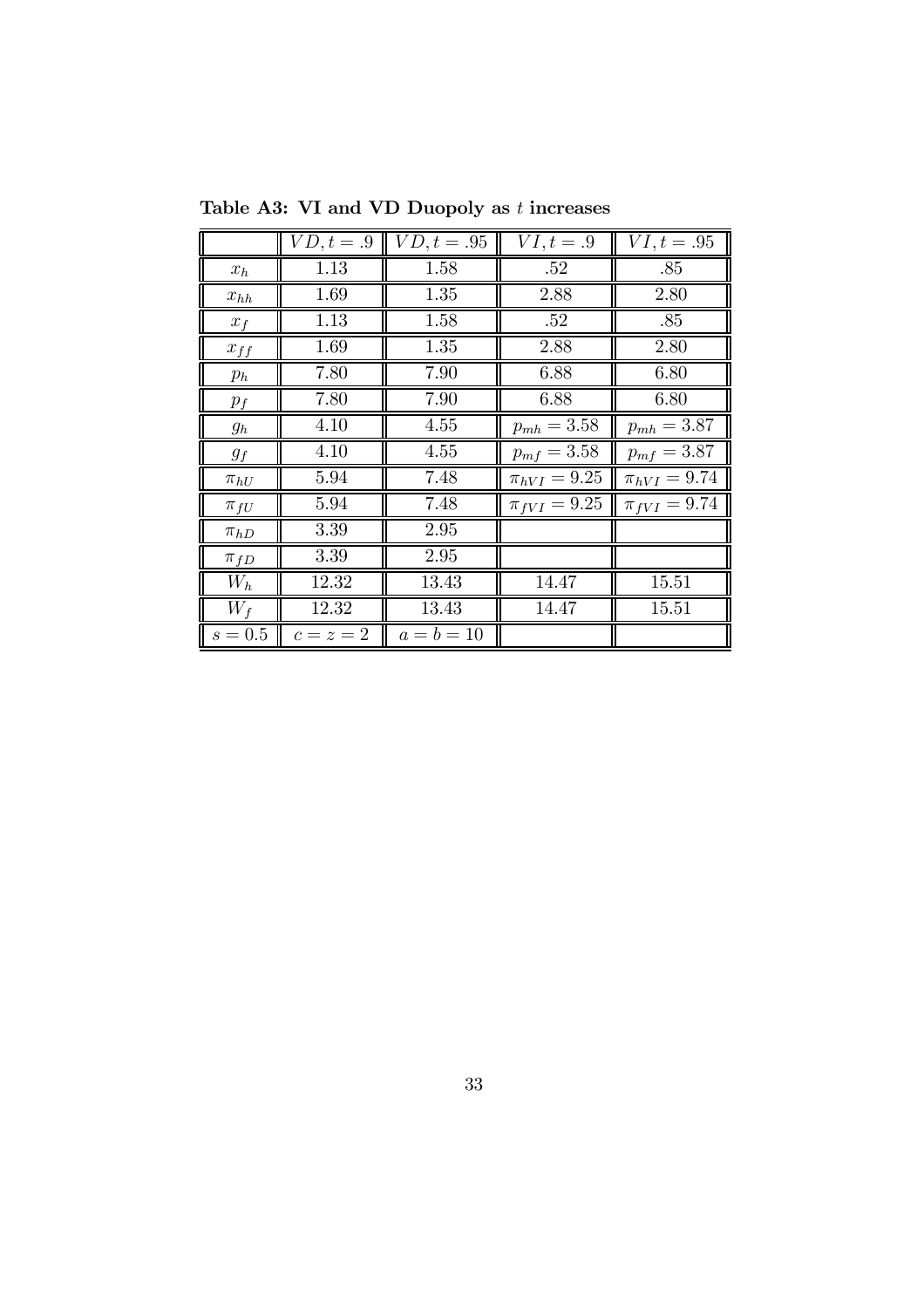|                       | $VD, s = .5$       | $VD, s = .6$ | $VI, s = .5$       | $VI, s = .6$       |
|-----------------------|--------------------|--------------|--------------------|--------------------|
| $x_h$                 | 1.13               | .87          | .52                | $\overline{.21}$   |
| $\boldsymbol{x}_{hh}$ | 1.69               | 1.67         | 2.88               | 2.94               |
| $x_f$                 | 1.13               | .87          | .52                | $\overline{.21}$   |
| $x_{f\underline{f}}$  | 1.69               | 1.67         | 2.88               | 2.94               |
| $p_h$                 | 7.80               | 7.86         | 6.88               | 6.94               |
| $p_f$                 | 7.80               | 7.86         | 6.88               | 6.94               |
| $g_h$                 | 4.10               | 4.19         | $p_{mh} = 3.58$    | $p_{mh} = 3.73$    |
| $g_f$                 | 4.10               | 4.19         | $p_{mf} = 3.58$    | $p_{mf} = 3.73$    |
| $\pi_{hU}$            | 5.94               | 5.55         | $\pi_{hVI} = 9.25$ | $\pi_{hVI} = 9.05$ |
| $\pi_{fU}$            | 5.94               | 5.55         | $\pi_{fVI} = 9.25$ | $\pi_{fVI} = 9.05$ |
| $\pi_{hD}$            | 3.39               | 3.16         |                    |                    |
| $\pi_{fD}$            | 3.39               | 3.16         |                    |                    |
| $W_h$                 | <b>12.32</b>       | 11.34        | 14.47              | 13.84              |
| $W_f$                 | $\overline{1}2.32$ | 11.34        | 14.47              | 13.84              |
| $ t=0.9 $             | $c=z=2$            | $a = b = 10$ |                    |                    |

Table A4: VI and VD Duopoly as  $\boldsymbol{s}$  changes